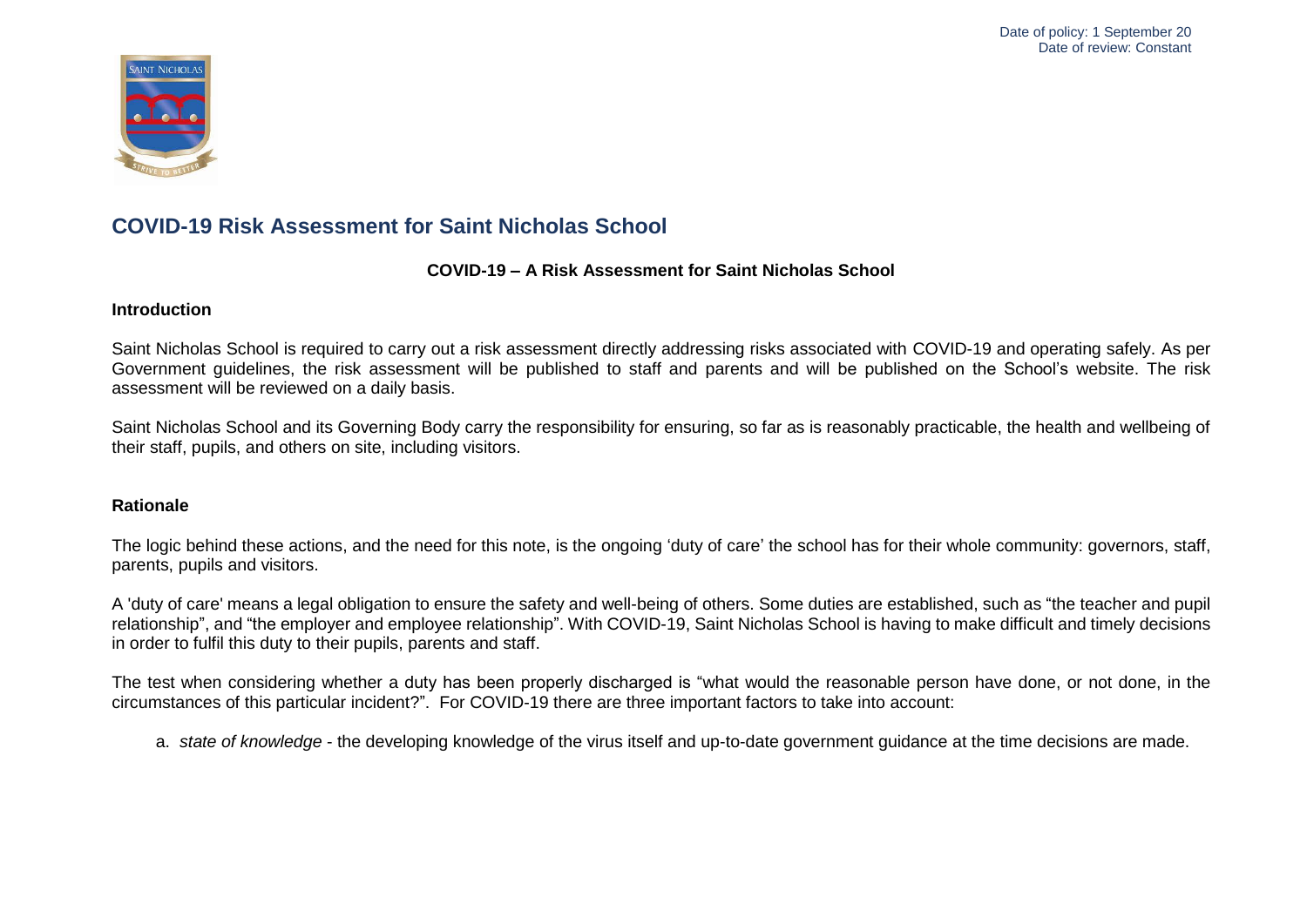

b. *seriousness of likely injury* – this will have to be assessed on a case by case basis. For example, if there has been a confirmed case in the school population. A proportionate risk assessment would also have to be taken to identify where the affected individual has been, with whom they had contact and areas they have used. A further concern is for pupils that may be more vulnerable to COVID-19 than others.

c. *Cost and difficulty of taking precautionary measures* - closing schools has had considerable costs and difficulties from furloughing staff, ensuring the provision of education remotely to school fees and examinations.

#### **Note**

The following abbreviations are used throughout this document:

SD – Social distancing EYFS – Early Years Foundation Stage DfE – Department for Education PHE – Public Health England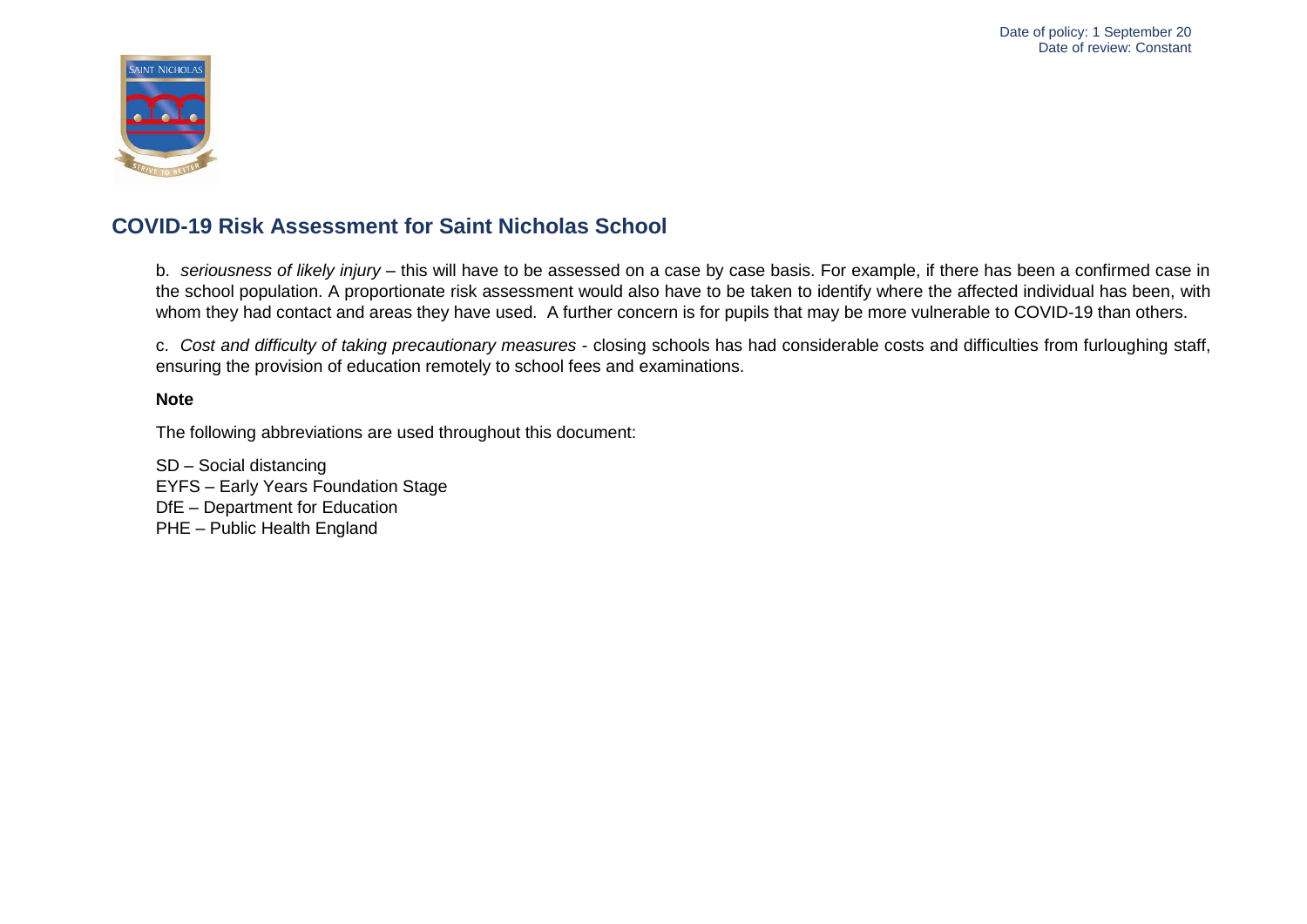

#### **GUIDANCE FOR COMPLETING THE RISK MATRIX:**

| <b>LEGEND</b> |                    |
|---------------|--------------------|
|               | <b>Impact</b>      |
|               | <b>Probability</b> |
| I x P         | <b>Risk Rating</b> |

To establish your risk rating, it is necessary to multiply the perceived consequence (or

impact) of the risk (score 1 - 5) with the perceived likelihood (or probability) of that risk occurring (score 1-5). Please see tables below for guidance on risk rating scores.

| Pro                | bability (or Likelihood)              |
|--------------------|---------------------------------------|
| <b>Description</b> | <b>Indicators</b>                     |
| 5                  | The risk will emerge                  |
| (Very Likely)      |                                       |
|                    | The risk <b>should</b> emerge         |
| (Likely)           |                                       |
|                    | The risk could emerge                 |
| (Unlikely)         |                                       |
|                    | The risk is <i>unlikely</i> to emerge |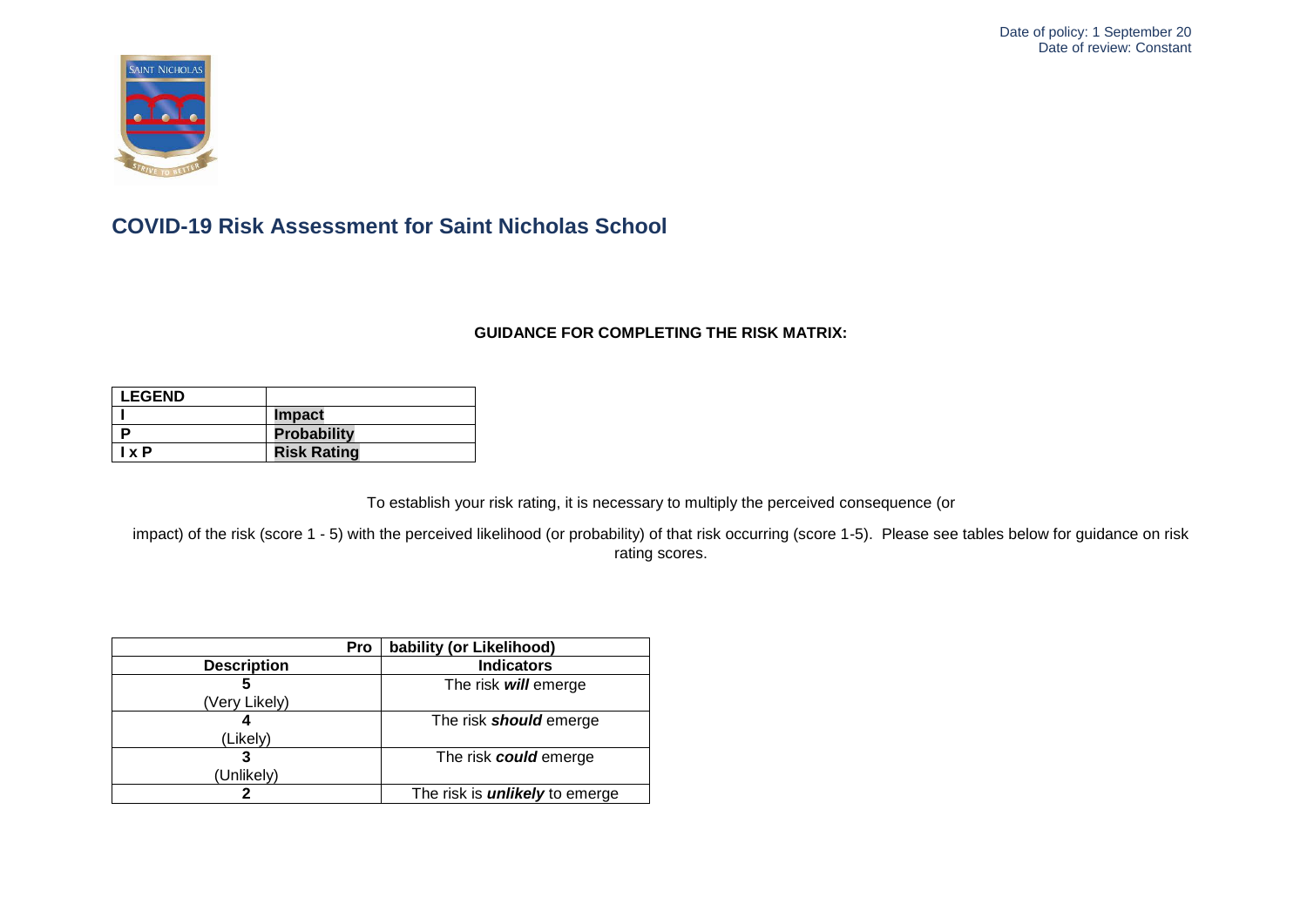

| (Very Unlikely) |                          |
|-----------------|--------------------------|
|                 | The risk will not emerge |
| (Impossible)    |                          |

|                    | <b>Impact (or Consequence)</b>                        |
|--------------------|-------------------------------------------------------|
| <b>Description</b> | <b>Indicators</b>                                     |
|                    | The risk has a <i>major</i> impact if realised        |
| (Major)            |                                                       |
|                    | The risk has a <b>significant</b> impact if realised  |
| (Significant)      |                                                       |
|                    | The risk has a <i>moderate</i> impact if realised     |
| (Moderate)         |                                                       |
|                    | The risk has a <i>minor</i> impact if realised        |
| (Minor)            |                                                       |
|                    | The risk has <b>no consequence</b> impact if realised |
| (No consequence)   |                                                       |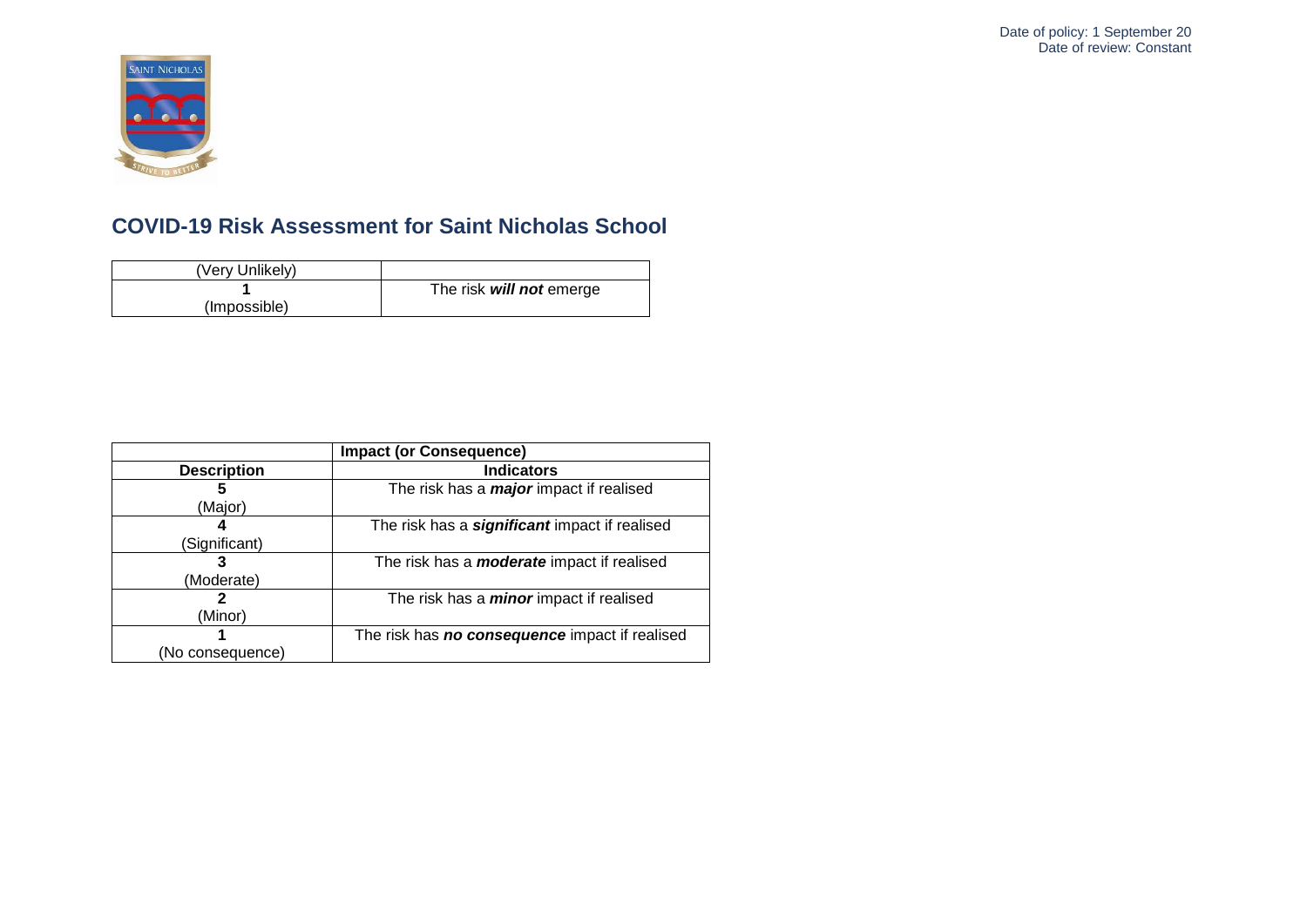

| <b>Score</b> | <b>Risk Description</b> | <b>Action Required</b>                                                                           |
|--------------|-------------------------|--------------------------------------------------------------------------------------------------|
| 25           | <b>Extreme Risk</b>     | Immediate escalation to<br><b>Headteacher for risk control</b><br>activities                     |
| $20 - 15$    | <b>High Risk</b>        | <b>Risk to be actively managed with</b><br>appropriate risk control activities                   |
| $12 - 6$     | <b>Medium Risk</b>      | Take appropriate action to manage<br>the risk                                                    |
| 5 and below  | <b>Low Risk</b>         | Risk to be removed from register<br>with monitoring activity to assess<br>changes in risk rating |

A letter was sent to parents from the Headmaster outlining all the expectations of parents, staff and pupils for the beginning of term.

#### **Overall Risk Assessment in the COVID-19 Environment**

| Hazard                                                  | <b>Control measures</b>           | Impact | Probability | <b>Risk</b><br>Rating | Remarks /<br><b>Re-assessment</b> |
|---------------------------------------------------------|-----------------------------------|--------|-------------|-----------------------|-----------------------------------|
| Safeguarding policy and procedures not updated and / or | The School communicates           |        |             |                       |                                   |
| staff and pupils not feeling safe.                      | appropriately with their most     |        |             |                       |                                   |
|                                                         | vulnerable pupils using Microsoft |        |             |                       |                                   |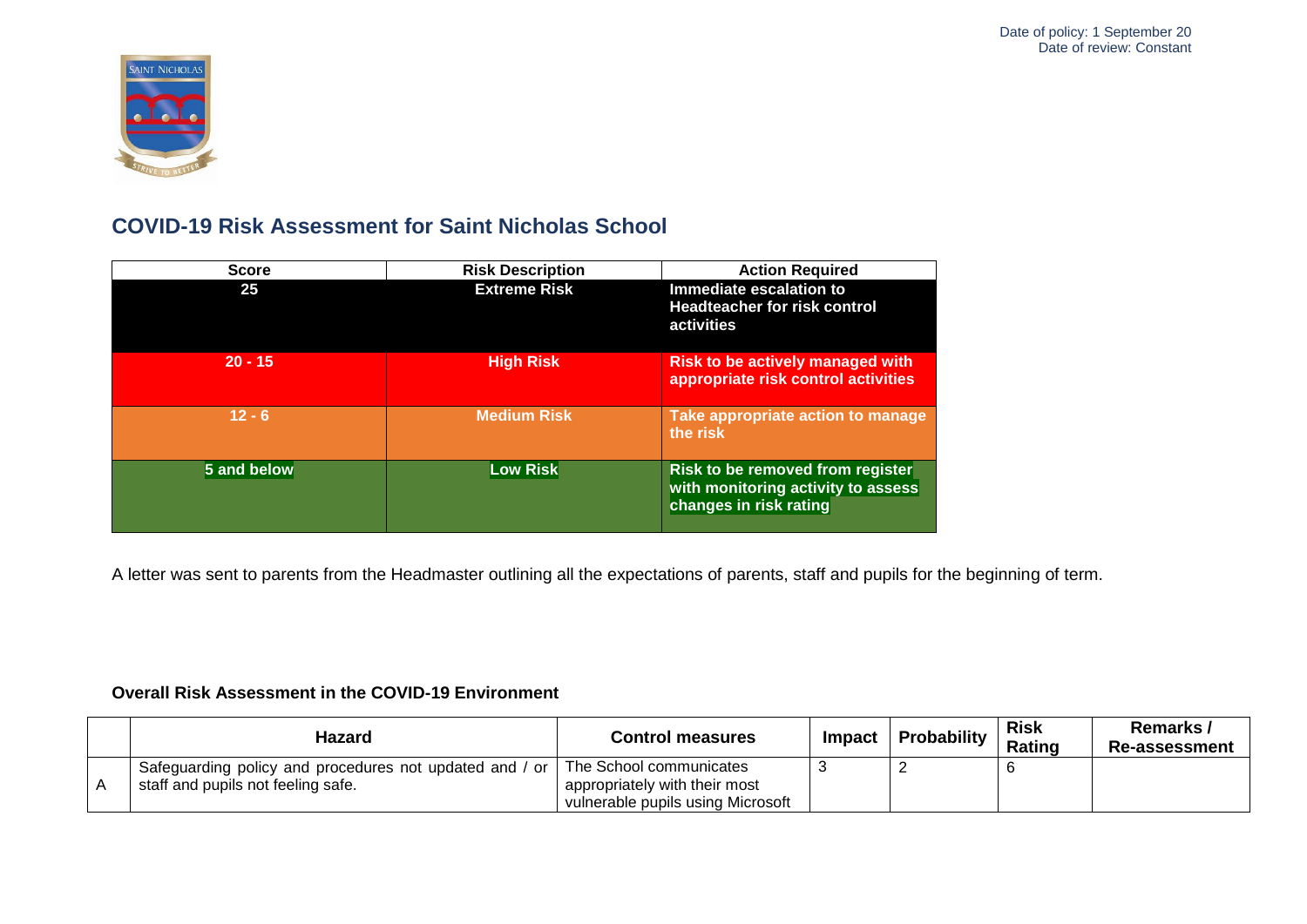

|              |                                                                                    | Teams. Health care plans are<br>updated and instruction from GPs<br>followed when communicated to<br>the school by the parents.<br>Pastoral Team identify the most<br>vulnerable pupils and staff from<br>current medical information. Staff<br>and pupils shielding have had<br>confirmation that they are able to<br>work remotely.<br>Weekly staff meetings take place<br>to discuss pupils of concern.<br>Vulnerable pupils and staff<br>identified and supportive actions<br>recorded.<br>All public documents available on<br>the school website. |   |                |    |  |
|--------------|------------------------------------------------------------------------------------|---------------------------------------------------------------------------------------------------------------------------------------------------------------------------------------------------------------------------------------------------------------------------------------------------------------------------------------------------------------------------------------------------------------------------------------------------------------------------------------------------------------------------------------------------------|---|----------------|----|--|
| B            | Government advice not being regularly accessed, assessed,<br>recorded and applied. | Headmaster receives daily<br>bulletin from the DfE which<br>ensures daily checks are made<br>with Government updates                                                                                                                                                                                                                                                                                                                                                                                                                                    | 5 | $\overline{2}$ | 10 |  |
| $\mathsf{C}$ | Union advice not being regularly accessed, assessed,<br>recorded and applied.      | Headmaster and Deputy Head<br>regularly checking union advice                                                                                                                                                                                                                                                                                                                                                                                                                                                                                           | 3 | $\overline{2}$ | 6  |  |
| D            | Changes not regularly communicated to staff, pupils,<br>parents and governors      | All staff/pupils are aware of<br>current actions and requirements.<br>They are reminded frequently<br>using school communication<br>systems, meetings and weekly<br>letters from the Headmaster.                                                                                                                                                                                                                                                                                                                                                        | 5 | $\overline{2}$ | 10 |  |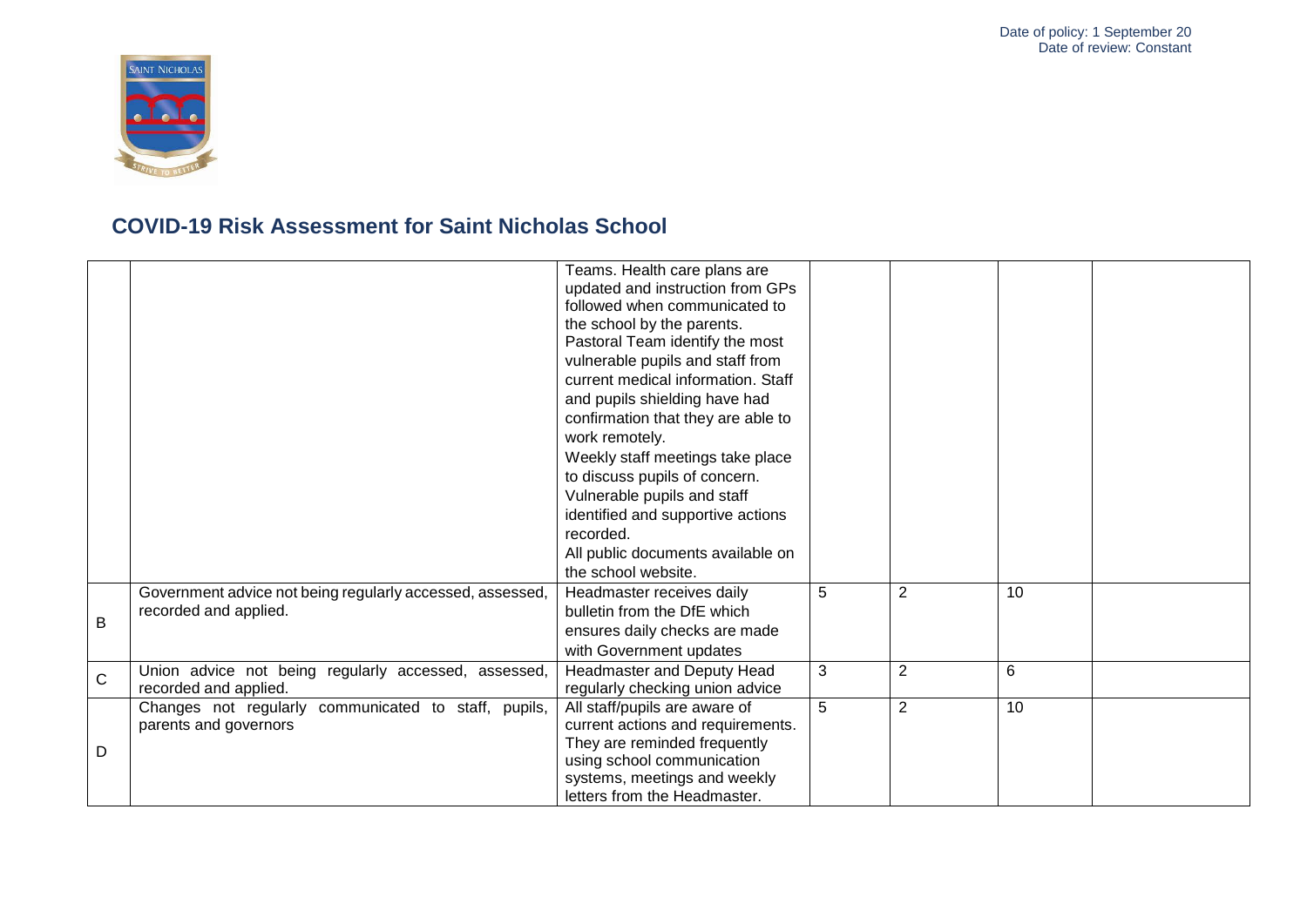

|   |                                                                                             | Headmaster to share the risk<br>assessment with all staff.<br>risk assessment & safety plans<br>are shared with parents via email<br>and placed on the school website.<br>Letters sent to parents by the<br>Headmaster as required.<br>As a result all pupils and all staff<br>working with pupils are adhering<br>to current advice.<br>Any significant changes will be<br>communicated immediately via<br>email. |                |                |                |  |
|---|---------------------------------------------------------------------------------------------|--------------------------------------------------------------------------------------------------------------------------------------------------------------------------------------------------------------------------------------------------------------------------------------------------------------------------------------------------------------------------------------------------------------------|----------------|----------------|----------------|--|
| E | Changes to assessments, procedures and other important<br>matters not reviewed by Governors | SLT staff with responsibility for<br>academics communicate any<br>changes in the assessment<br>process with the Headmaster and<br>Governors and share the changes<br>with the parents and pupils.<br>Governors' meetings can now be<br>called via Zoom and Chair of<br>Governors has delegated powers<br>from the Board to act as<br>necessary in these<br>unprecedented times.                                    | 5              | $\overline{2}$ | 10             |  |
| F | Insurers not consulted with School's re-opening and / or<br>amended plans                   | Bursar has been in contact with<br>the School insurers directly in<br>relation to school reopening.                                                                                                                                                                                                                                                                                                                | $\overline{2}$ | $\overline{2}$ | $\overline{4}$ |  |
| G | Suspended services.                                                                         | All services within the school<br>continue as normal.                                                                                                                                                                                                                                                                                                                                                              | 3              | 3              | 9              |  |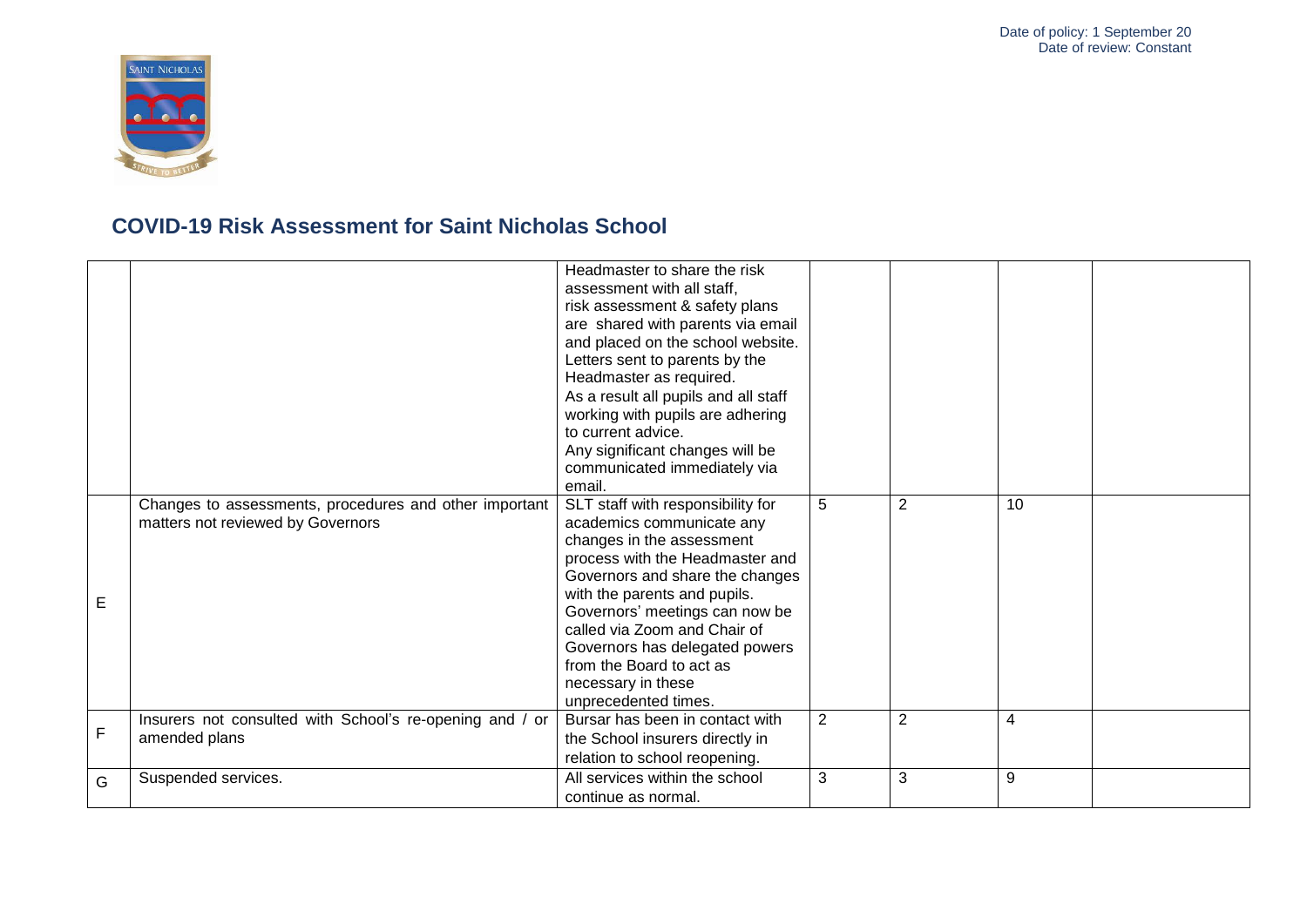

|   |                                                                                               | Contact every user and inform<br>them of usage expectations: -<br>Clean hands or use gel before<br>using facilities.<br>Restrictions or suspensions of<br>usage - regularly clean<br>equipment/area.                                                                                                                                                                                                                  |   |                |    |  |
|---|-----------------------------------------------------------------------------------------------|-----------------------------------------------------------------------------------------------------------------------------------------------------------------------------------------------------------------------------------------------------------------------------------------------------------------------------------------------------------------------------------------------------------------------|---|----------------|----|--|
| H | Access to school not controlled effectively and visitor (if<br>allowed) details not recorded. | Parents to stay in car park areas<br>at all times. Teacher/LSA will<br>meet and greet in drop/pickup<br>area. Records kept of visitiors to<br>the site. Visitors redirected to<br>avoid contact with staff and pupils<br>wherever possible.<br>Car park area marked and<br>managed with signage and staff.<br>Bubble 99 created to allow<br>prospective pupils to come onto<br>the site for admissions<br>assessment. | 3 | $\overline{2}$ | 6  |  |
|   | Social Distancing (SD) and other hygiene rules not<br>communicated, understood and applied.   | Training for staff and signage to<br>be located in main hotspot areas<br>around the School, particularly<br>near taps, water dispensers and<br>walkways. Headmaster's letter<br>made specific reference to social<br>distancing.                                                                                                                                                                                      | 5 | $\overline{2}$ | 10 |  |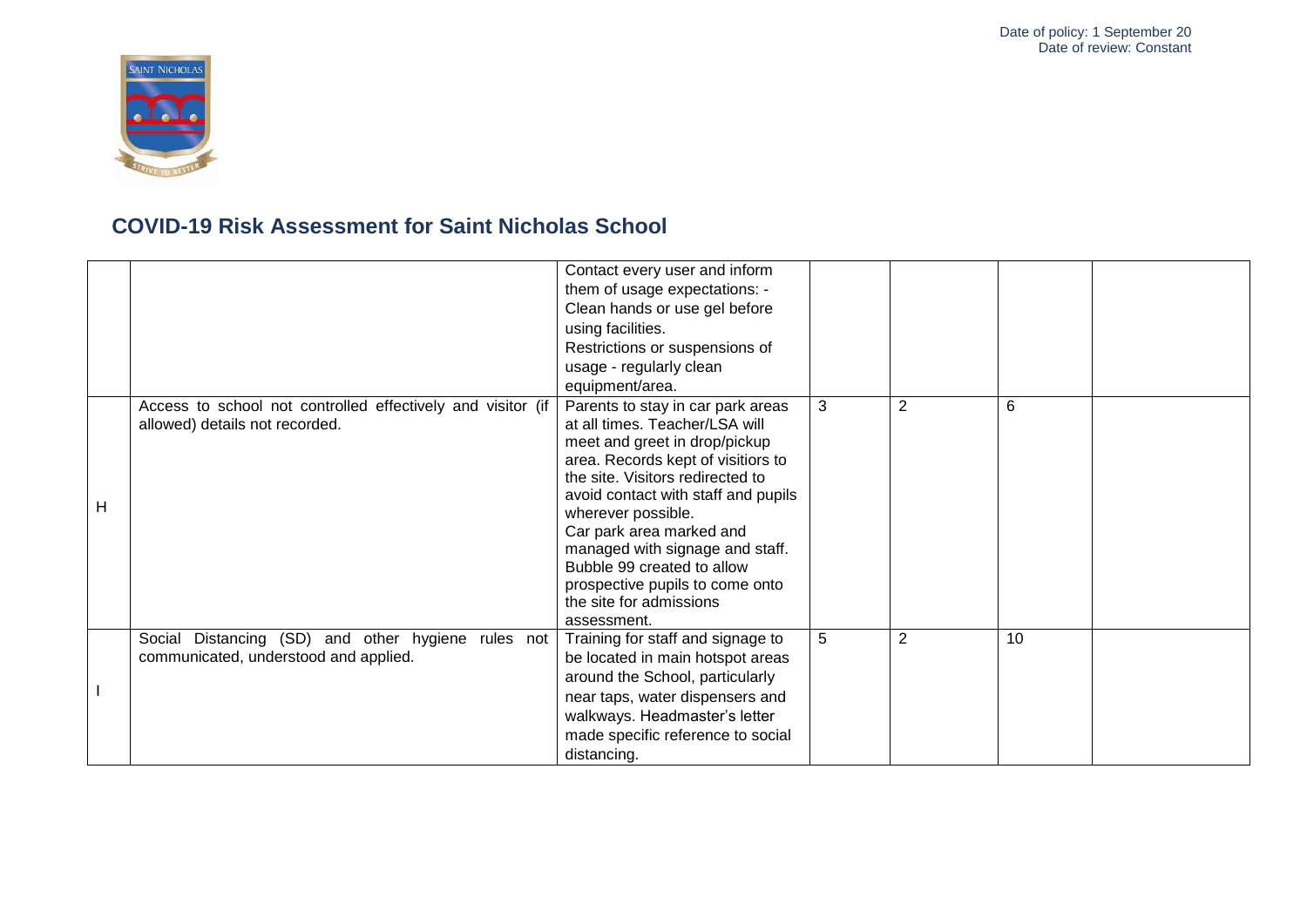

|   | Staff and pupils not being reminded and checked to ensure<br>they are complying with hygiene and SD rules.                                                                                                              | Posters around the School<br>including Reception, dining hall, in<br>classrooms and in corridors.<br>Hand sanitizers installed in key<br>locations to ensure ease of<br>access for staff and pupils.<br>Teachers to reiterate message in<br>form time, class time (when<br>directed) and via email:<br>- Covering your cough or sneeze<br>with a tissue.<br>- Then throwing the tissue in a<br>bin.<br>- Avoid touching your eyes, nose<br>and mouth with unwashed hands.<br>Coronavirus information is<br>emailed and updated accordingly. | 5 | $\overline{2}$ | 10 |  |
|---|-------------------------------------------------------------------------------------------------------------------------------------------------------------------------------------------------------------------------|---------------------------------------------------------------------------------------------------------------------------------------------------------------------------------------------------------------------------------------------------------------------------------------------------------------------------------------------------------------------------------------------------------------------------------------------------------------------------------------------------------------------------------------------|---|----------------|----|--|
| K | Insufficient supplies of hygiene materials and not being<br>suitably placed.                                                                                                                                            | Hygiene equipment and PPE will<br>be located in designated locations<br>that are communicated to the<br>staff. Practical lessons will have<br>sufficient hygiene and PPE<br>equipment.                                                                                                                                                                                                                                                                                                                                                      | 5 | 2              | 10 |  |
|   | Insufficient or unsuitable cleaning regime - lack of regular re-<br>assessment and revision to high risk areas such as toilets,<br>door handles, keypads, switches, hand rails and regularly<br>used hard surfaces etc. | Is in line with COVID19: Cleaning<br>in non-healthcare settings<br>guidance<br>27/05/20                                                                                                                                                                                                                                                                                                                                                                                                                                                     | 5 | $\overline{2}$ | 10 |  |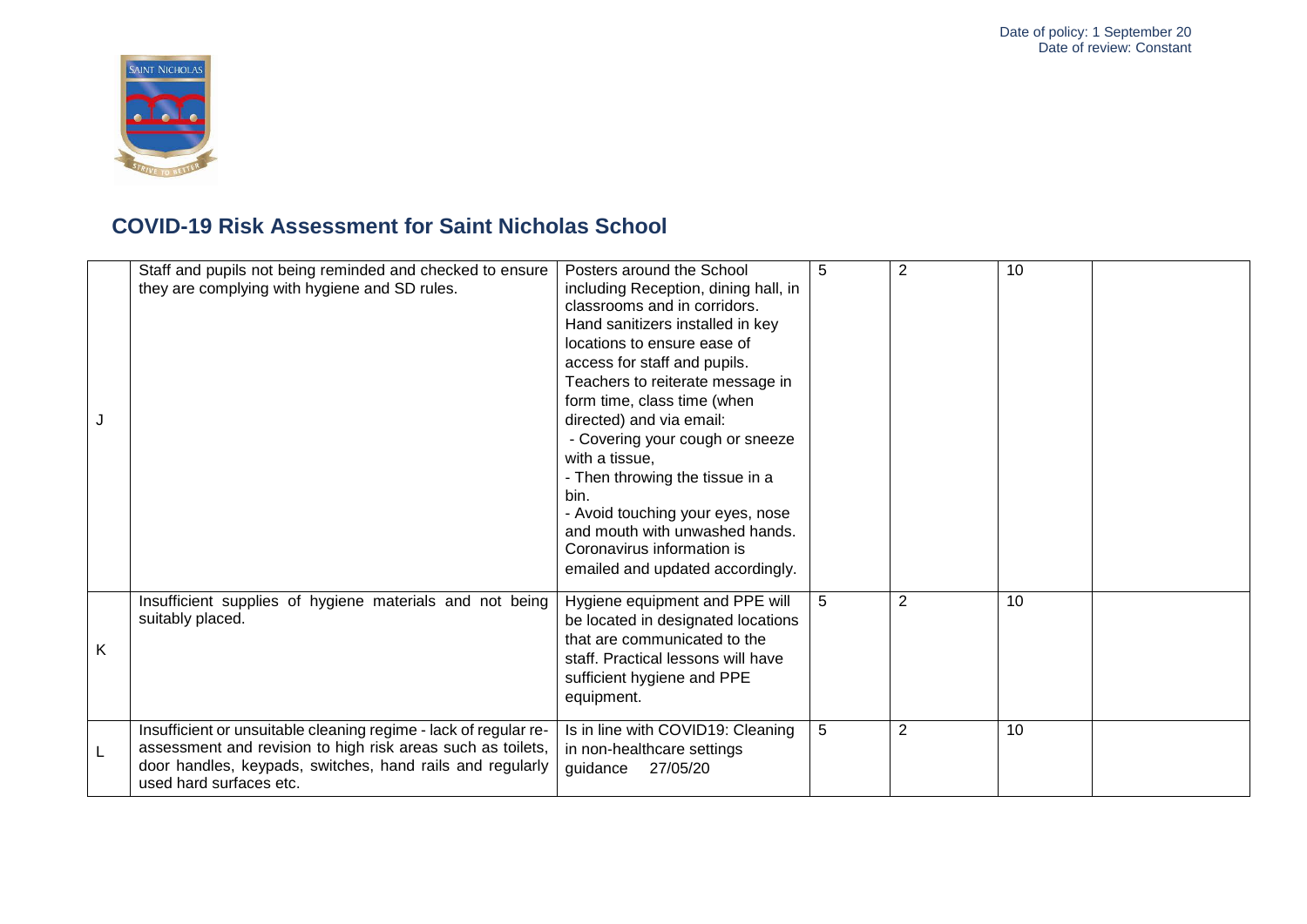

|   |                                                                                                                     | New cleaning arrangements<br>made with cleaning contractors. A<br>cleaning rota is in place for<br>additional cleaning to take place<br>between 12noon and 2pm.<br>Staff and pupils should be out of<br>the class room/work area before<br>any cleaning takes place.<br>Doors, key pads and printers<br>cleaned (ongoing daily by site<br>team/cleaners) |   |                |    |  |
|---|---------------------------------------------------------------------------------------------------------------------|----------------------------------------------------------------------------------------------------------------------------------------------------------------------------------------------------------------------------------------------------------------------------------------------------------------------------------------------------------|---|----------------|----|--|
| M | No precautions to keep shared teaching equipment (e.g.<br>musical instruments, pens, pointers, keyboards) hygienic. | Class teacher is responsible for<br>planning work for the bubbles and<br>to ensure teaching bubbles have<br>the equipment needed in<br>advance. No equipment should be<br>removed from the bubble.<br>Equipment can be labelled and<br>quarantined if appropriate.                                                                                       | 5 | $\overline{2}$ | 10 |  |
|   |                                                                                                                     | All lessons/pupil assessments will<br>take place while pupils are in the<br>designated bubbles.<br>In subjects like Science, DT, Art,                                                                                                                                                                                                                    |   |                |    |  |
|   |                                                                                                                     | Drama and Food, where more<br>than one bubble is using the                                                                                                                                                                                                                                                                                               |   |                |    |  |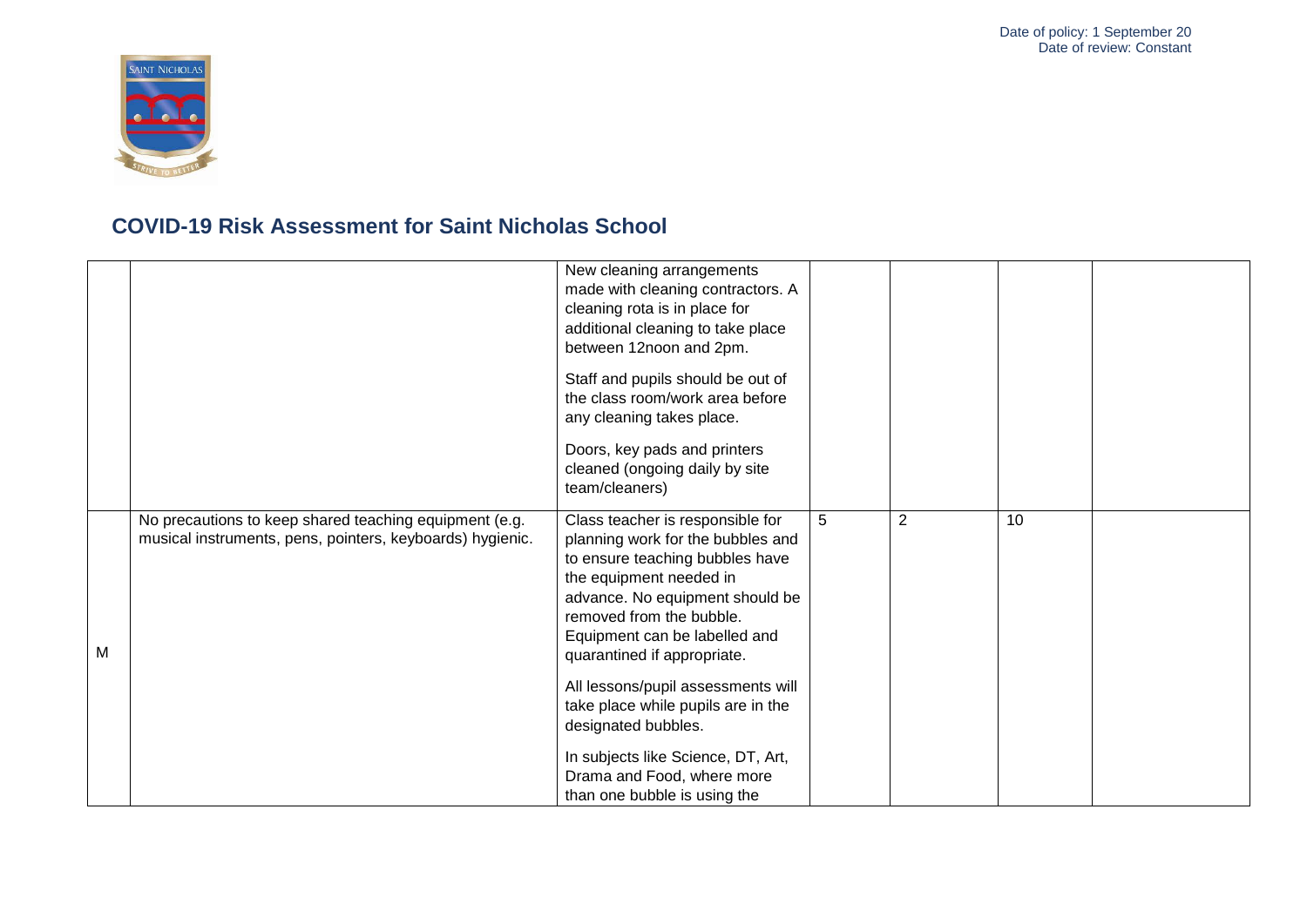

|         |                                                                                                                                         | facility/ area, there are separate<br>risk assessments.                                                                                            |   |   |    |  |
|---------|-----------------------------------------------------------------------------------------------------------------------------------------|----------------------------------------------------------------------------------------------------------------------------------------------------|---|---|----|--|
| N       | High risk areas not being regularly monitored for hygiene.                                                                              | All areas being used are regularly<br>monitored.<br>Communal areas have additional<br>cleaning and staff and pupils are<br>expected to wear masks. | 5 | 2 | 10 |  |
| $\circ$ | No contingency plans in place for the transition to full<br>opening (or re-closing) including rapidly sharing updates<br>and decisions. | Plans have been made for all<br>pupils to return in September<br>2020 and remain under constant<br>review                                          | 2 | 3 | 6  |  |
| P       | All hazards identified properly mitigated and regularly re-<br>assessed?                                                                | Daily review by the Headmaster or<br>in his absence by the Deputy Head<br>and Health and Safety Officer.                                           | 4 | 2 | 10 |  |

#### **Pupils, Parent and Staff Risk Assessment in the COVID-19 Environment**

| <b>Hazard</b>                                                                              | <b>Control Measures</b>                                                                                      | <b>Impact</b> | <b>Probabilit</b><br>v | <b>Risk</b><br>Rating | Remarks /<br><b>Re-assessment</b> |
|--------------------------------------------------------------------------------------------|--------------------------------------------------------------------------------------------------------------|---------------|------------------------|-----------------------|-----------------------------------|
| Communication channels not working and not<br>being reviewed. (Email, text, facebook etc). | Pupils, parents and the school have<br>an exhaustive list of communication<br>methods to contact the school. |               |                        |                       |                                   |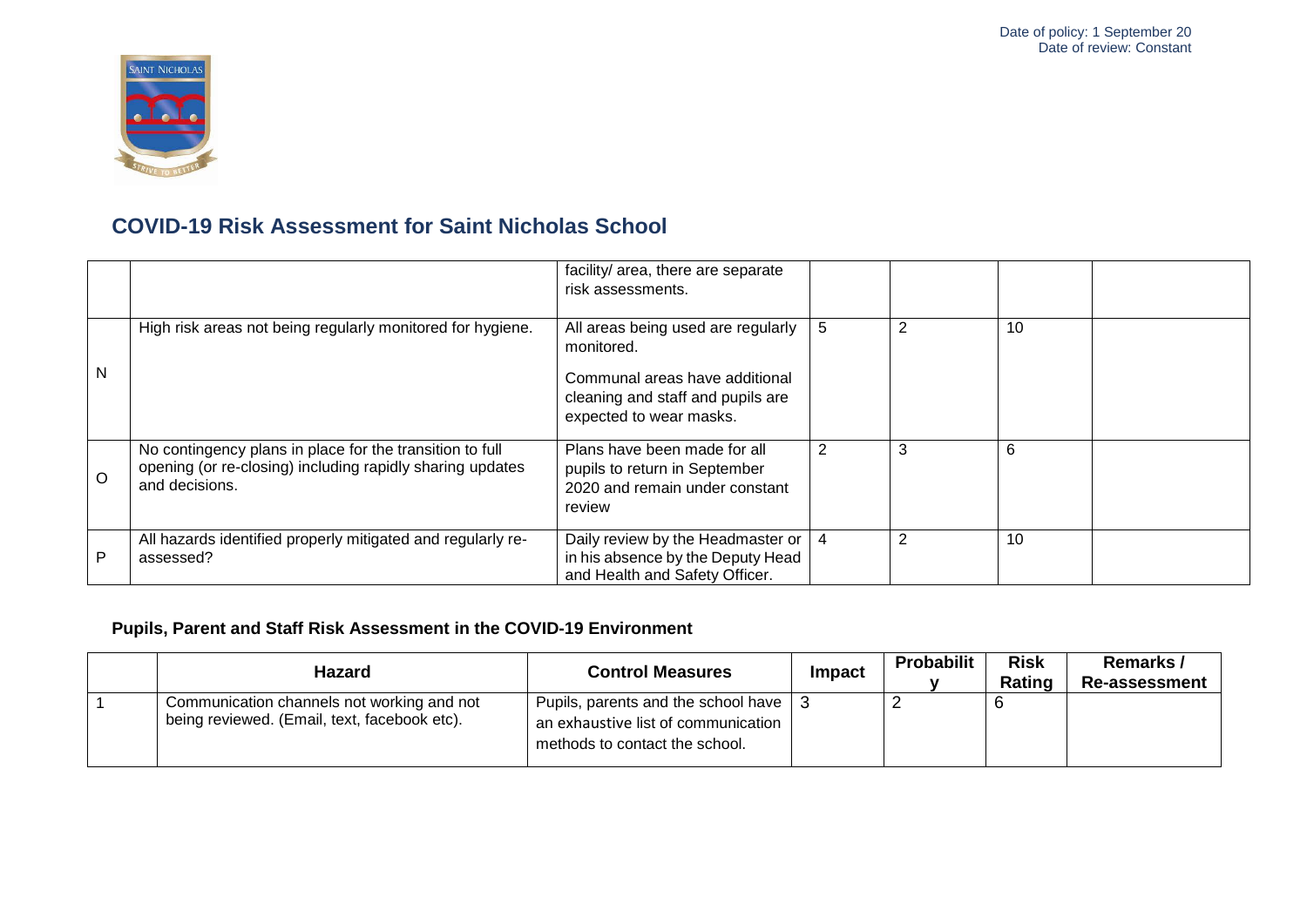

|                |                                                                                                                                                                                       | All staff are available via Microsoft<br>Teams and email.<br>Letters sent to parents by the<br>Headmaster as required and<br>weekly Newsletter for sharing of<br>information to whole school<br>community.<br>Parents are required to submit a<br>form confirming that they read,<br>received and discussed with their<br>children the key communications<br>from the School. |                |                |   |  |
|----------------|---------------------------------------------------------------------------------------------------------------------------------------------------------------------------------------|-------------------------------------------------------------------------------------------------------------------------------------------------------------------------------------------------------------------------------------------------------------------------------------------------------------------------------------------------------------------------------|----------------|----------------|---|--|
| $\overline{2}$ | Lack of a robust feedback and reply system to<br>ensure best practice and two-way communications<br>for pupils, parents, staff and governors                                          | All staff are available via Microsoft<br>Teams and email and the Chair of<br>Governors is available by email,<br>and all will make every reasonable<br>endeavour to respond within 24<br>hours. This is in line with our<br>School policy.                                                                                                                                    | 3              | $\overline{2}$ | 6 |  |
| 3              | No Governor and / or SLT member for school /<br>department nominated to be responsible for<br>COVID-19 matters. Governor / SLT members'<br>contact details not known and not on call. | Governors are clear on their role in<br>the planning and re-opening of the<br>school, including support to<br>leaders. Governors also approve<br>this risk assessment.                                                                                                                                                                                                        | $\overline{4}$ | $\overline{2}$ | 8 |  |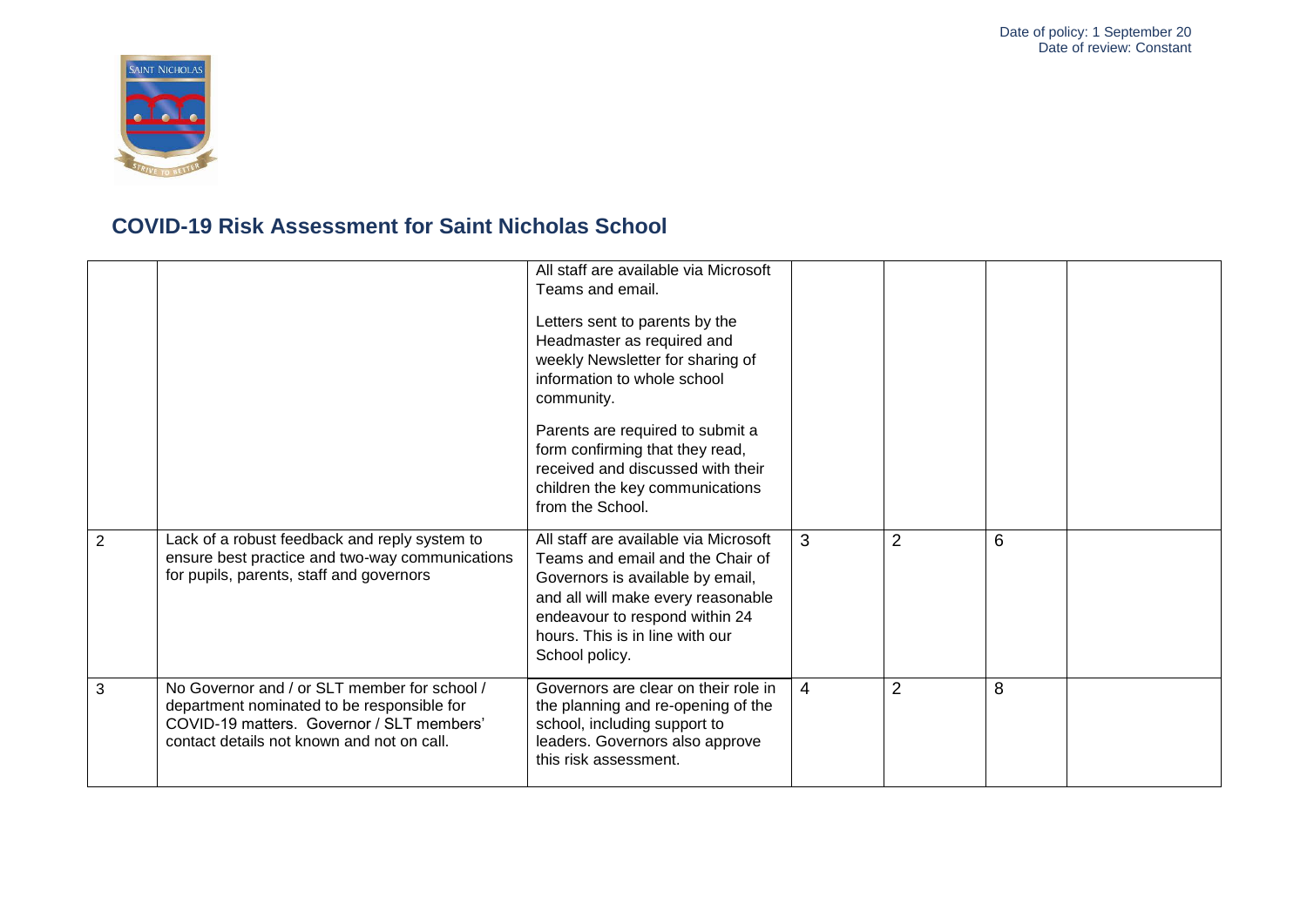

|                |                                                                                                                               | The approach to communication<br>between Leaders and Governors is<br>clear and understood. Email<br>addresses are available on the<br>website.<br>Chair of Governors has delegated<br>powers from the rest of the Board<br>to act in these unprecedented<br>times.                                           |                |                |    |  |
|----------------|-------------------------------------------------------------------------------------------------------------------------------|--------------------------------------------------------------------------------------------------------------------------------------------------------------------------------------------------------------------------------------------------------------------------------------------------------------|----------------|----------------|----|--|
| $\overline{4}$ | No system to communicate with parents and staff<br>that have not returned to school for fear of<br>infection.                 | Form tutors/ class supervisors<br>follow up any absence with parents.<br>Line managers follow up and offer<br>support to any staff who are absent.                                                                                                                                                           | $\overline{4}$ | $\overline{2}$ | 8  |  |
| 5              | Lack of knowledge of where pupils / staff have<br>travelled from (other than home and school). (via<br>app or written diary?) | Parents and staff asked to declare<br>any additional trips outside of<br>School that they have taken that<br>may breach the government<br>guidance and the School reserves<br>the right to follow up on any<br>concerns that they may have in this<br>regard, including asking a pupil to<br>remain at home. | $\overline{4}$ | $\overline{2}$ | 10 |  |
| 6              | Lack of rules / procedures for hygiene standards<br>for staff and pupils - and failure to adequately<br>enforce standards     | Staff training in place, prior to the<br>September return. This is to ensure<br>staff know their responsibilities.<br>SLT and Site Manager to spot                                                                                                                                                           | 3              | $\overline{2}$ | 6  |  |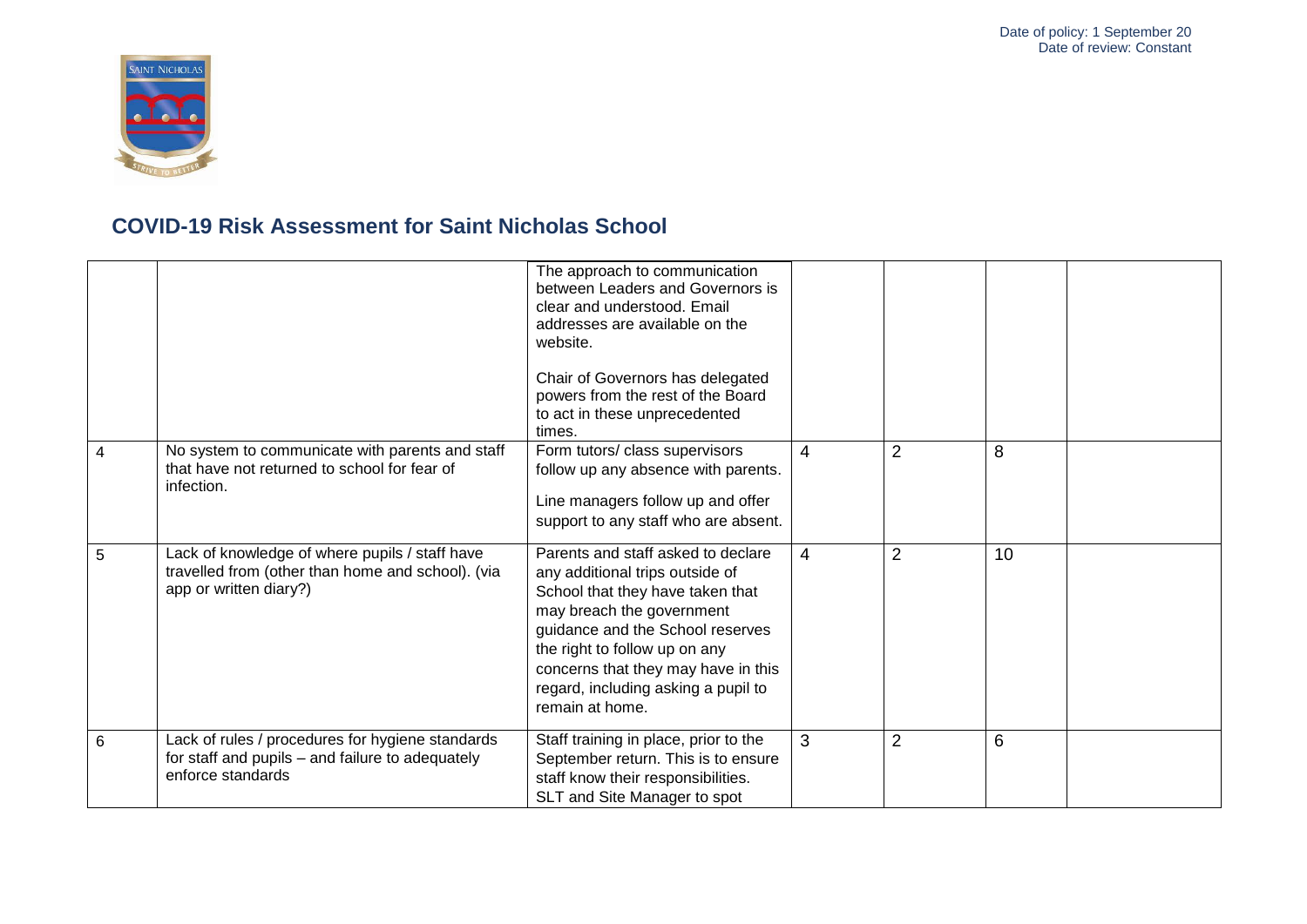

|                |                                                                                                              | check and monitor that standards<br>are being met.                                                                                                                                                                                                                                                                                                   |                |                |   |                                           |
|----------------|--------------------------------------------------------------------------------------------------------------|------------------------------------------------------------------------------------------------------------------------------------------------------------------------------------------------------------------------------------------------------------------------------------------------------------------------------------------------------|----------------|----------------|---|-------------------------------------------|
| $\overline{7}$ | Staff not trained or regularly updated in COVID-19<br>symptoms, SD and how these rules apply to<br>teaching? | Training from Deputy Head and<br>Site Manager before entering the<br>work place.<br>Email any new updates.<br>Signage is in place where needed.<br>An information board is set to<br>inform staff of main procedures,<br>contact information, welfare<br>facilities and Government<br>guildlines.<br>Regular review of training needs<br>undertaken. | $\overline{4}$ | $\overline{2}$ | 8 |                                           |
| 8              | School transport not operating to reflect SD,<br>hygiene, PPE and cleaning arrangements.                     | School buses running from<br>September 2020. Separate risk<br>assessment has been produced<br>which is attached to this risk<br>assessment. Masks must be worn<br>on buses by pupils and driver.<br>Seating plan is in place for each<br>bus. Extra cleaning inside each<br>bus.                                                                     |                |                |   | Ratings on<br>separate risk<br>assessment |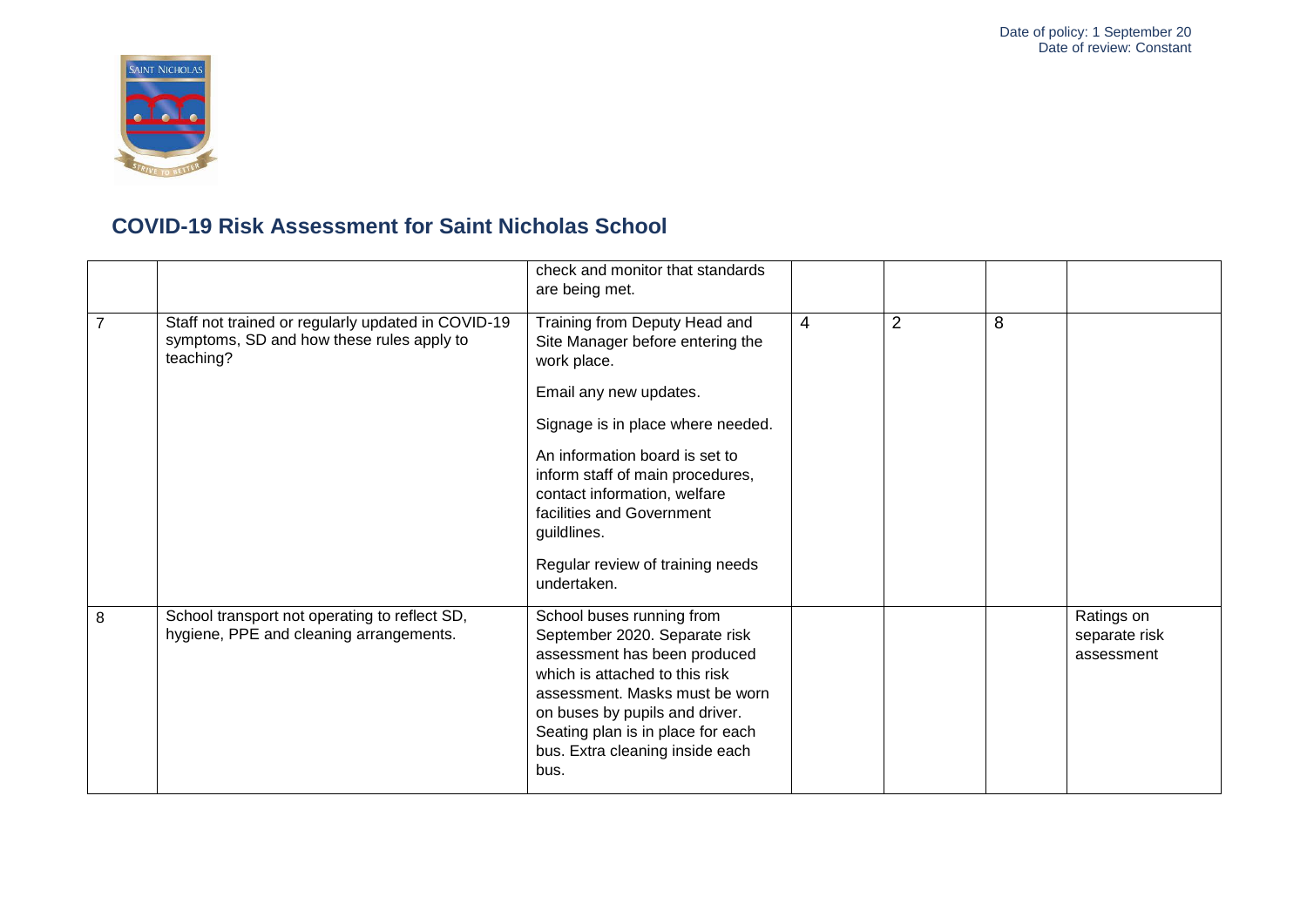

| 9  | At drop-off and pick-up parents remain in vehicles<br>and SD outside gates and entrances.      | See H in previous section.                                                                                                                                                                                                                                                                                                                                                                                                                                                                                                                                                                                                                                                                                                                                                                              | 3              | 3              | 9 |  |
|----|------------------------------------------------------------------------------------------------|---------------------------------------------------------------------------------------------------------------------------------------------------------------------------------------------------------------------------------------------------------------------------------------------------------------------------------------------------------------------------------------------------------------------------------------------------------------------------------------------------------------------------------------------------------------------------------------------------------------------------------------------------------------------------------------------------------------------------------------------------------------------------------------------------------|----------------|----------------|---|--|
| 10 | Insufficient registration throughout the day<br>including lack of temperature / health checks. | Pupils monitored throughout the<br>day and any pupils with a high<br>temperature will be sent home.<br>If a pupil is feeling unwell or is<br>showing any symptoms they will be<br>moved to the isolation room (clean<br>and ventilated) by the teacher, who<br>will be wearing full PPE (mask,<br>gloves and apron) obtained from<br>the first aid area.<br>Until collected, a 2 metre distance<br>will be maintained from all other<br>staff and pupils. (The Isolation room<br>is the first aid room in Hillingdon<br>House)<br>Deep clean of isolation room will be<br>carried out once evacuated.<br>The Site Manager will advise on<br>rubbish which may have been<br>contaminated:<br>All waste that has been in contact<br>with the individual - including<br>tissues should be put in a plastic | $\overline{4}$ | $\overline{2}$ | 8 |  |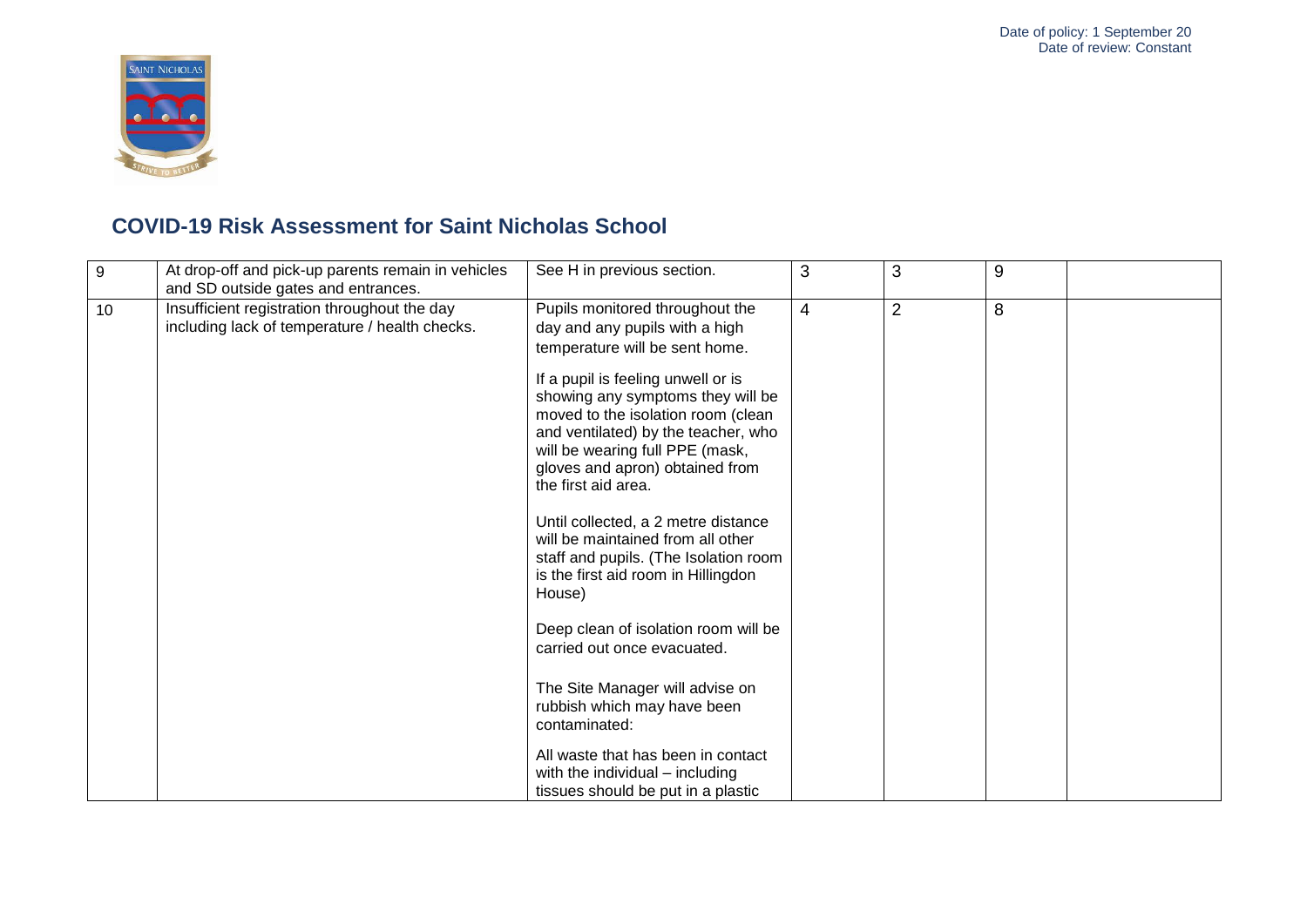

|    |                                                                                                                                             | bag and tied, then placed in<br>another plastic bag and tied and the<br>School will dispose of it.                                                                                                                                                                                              |   |                |    |  |
|----|---------------------------------------------------------------------------------------------------------------------------------------------|-------------------------------------------------------------------------------------------------------------------------------------------------------------------------------------------------------------------------------------------------------------------------------------------------|---|----------------|----|--|
| 11 | Transit spaces (corridors), social zones (car parks,<br>common rooms, playgrounds) not being configured<br>to SD rules.                     | Bubbles have set times for drop off,<br>break, lunch and pick up and will be<br>staffed appropriately.<br>Signage is in place.<br>Masks will be worn by all staff and<br>pupils Year 6 - Year 11.<br>Any areas in need of adjustment/<br>updating contact Estates Manager<br>or the Headmaster. | 2 | 3              | 6  |  |
| 12 | Learning and recreational spaces not configured to<br>SD rules.                                                                             | Only areas of the site that are able<br>to reflect social distancing<br>measures will be open to the pupils<br>and staff.                                                                                                                                                                       | 5 | 2              | 10 |  |
| 13 | Lack of consideration of different age groups<br>provided for in timetabling, length of the school day<br>and exposure to other age groups. | Bubbles will reflect the pupils' ability<br>to work independently.                                                                                                                                                                                                                              |   |                |    |  |
| 14 | No system in place to deal with bereavements,<br>trauma, anxiety, behavioural issues.                                                       | All members of the School<br>community are entitled to<br>compassionate leave. This has<br>been extended on a case by case<br>basis and discussed, where                                                                                                                                        | 3 | $\overline{2}$ | 6  |  |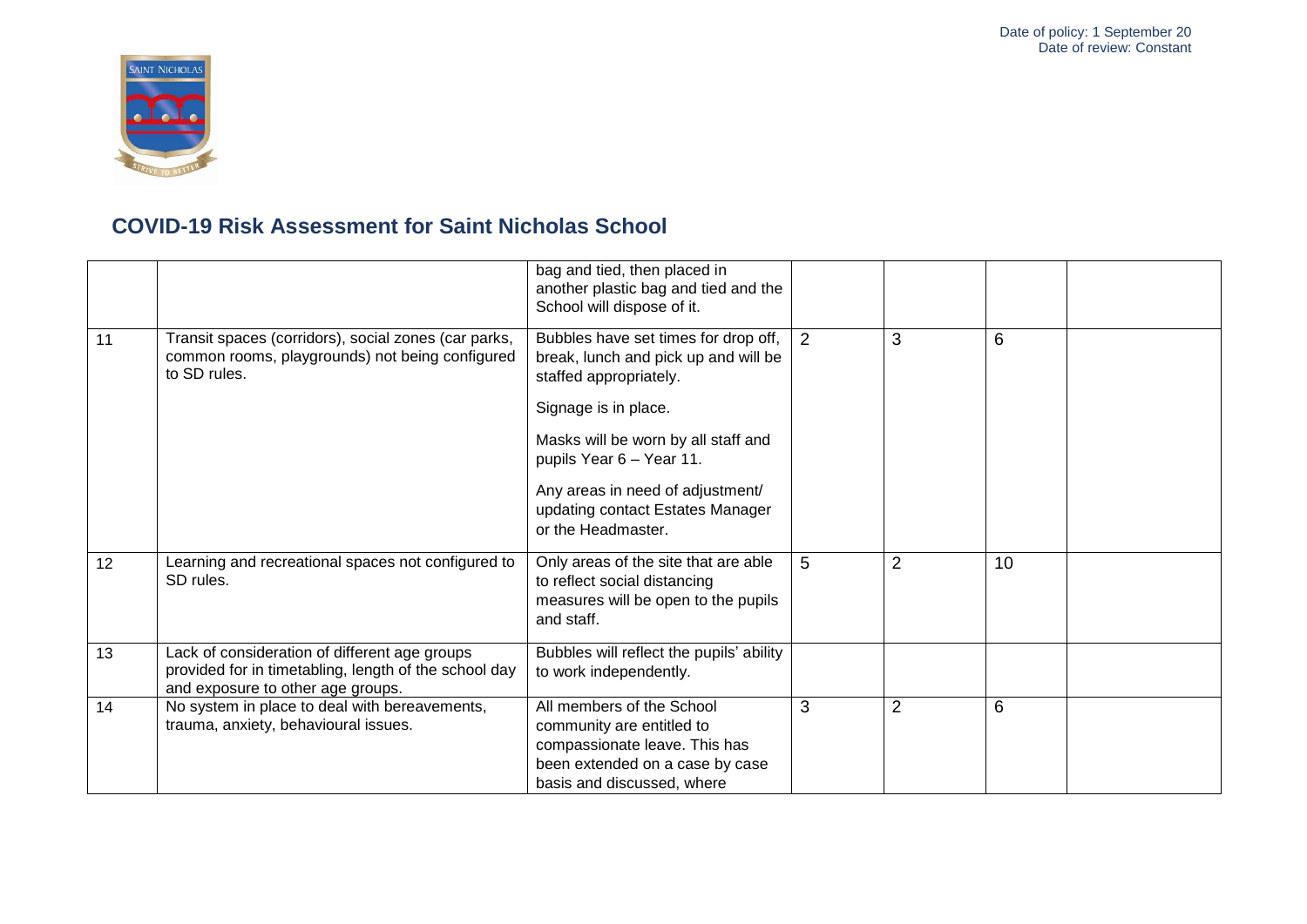

| appropriate by the Headmaster and<br>Chair of Governors.                                                                                                        |  |
|-----------------------------------------------------------------------------------------------------------------------------------------------------------------|--|
| Pastoral systems are still in place<br>supporting pupils and staff with<br>anxiety, and communicating with<br>parents regarding sanctions where<br>appropriate. |  |

#### **Pupil and Staff - Safety Risk Assessment in the COVID-19 Environment**

|               | <b>Hazard</b>                                                                                                                                      | <b>Control Measures</b>                                                                                                                              | <b>Impact</b> | <b>Probabilit</b> | <b>Risk</b><br>Rating | Remarks /<br><b>Re-assessment</b> |
|---------------|----------------------------------------------------------------------------------------------------------------------------------------------------|------------------------------------------------------------------------------------------------------------------------------------------------------|---------------|-------------------|-----------------------|-----------------------------------|
|               | Lack of review, update or sharing of safeguarding,<br>code or practice, and staff handbook policies.                                               | All policies are up-to-date and can<br>be found on the website.<br>Updates to safeguarding are also<br>sent to parents in the newsletter.            | 3             | $\overline{2}$    | 6                     |                                   |
|               |                                                                                                                                                    | The DSL is in regular contact with<br>the local authority where there are<br>individual cases of concern.                                            |               |                   |                       |                                   |
| $\mathcal{P}$ | Designated Safeguarding Lead and Deputy<br>Designated Safeguarding Lead not easily<br>contacted and their contact information not known<br>to all. | All staff are aware of the reporting<br>procedure during this time. This has<br>been communicated to staff, pupils<br>and parents. There is always a | 3             |                   | 6                     |                                   |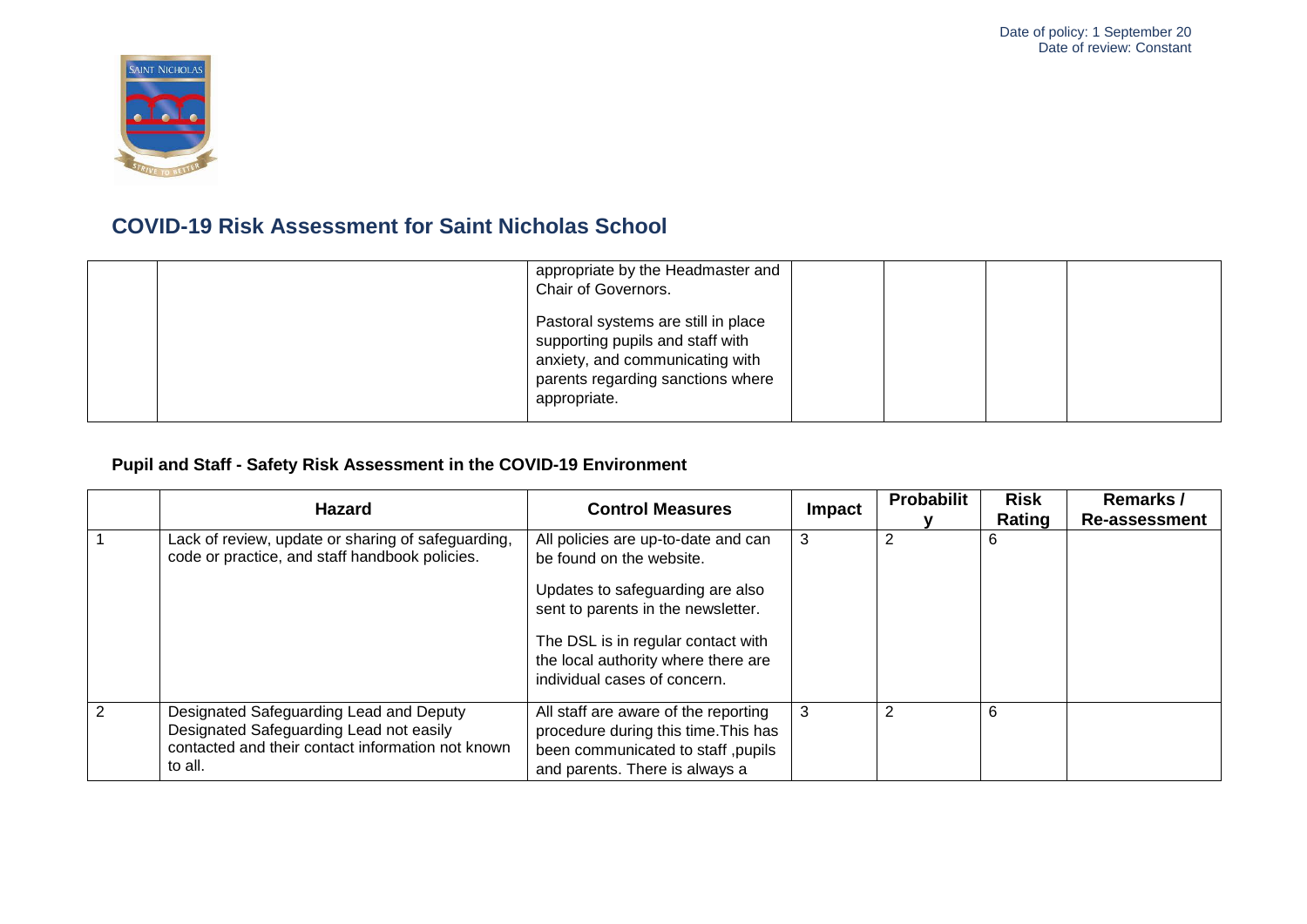

|   |                                                                                                                                   | qualified safeguarding member of<br>staff on site.                                                                                                                                                                                                                                                                                                                                                                                                                                                                                                               |                |                |   |  |
|---|-----------------------------------------------------------------------------------------------------------------------------------|------------------------------------------------------------------------------------------------------------------------------------------------------------------------------------------------------------------------------------------------------------------------------------------------------------------------------------------------------------------------------------------------------------------------------------------------------------------------------------------------------------------------------------------------------------------|----------------|----------------|---|--|
| 3 | No COVID-19 specific policy that includes medical<br>responses, SD, teaching, socialising, feeding,<br>hydration, well-being etc. | Risk assessment forms the policy.                                                                                                                                                                                                                                                                                                                                                                                                                                                                                                                                |                |                |   |  |
| 4 | Fire drills, routes and assembly points not<br>rehearsed.                                                                         | Follow fire policy 26/05/20<br>All prospective pupils and staff in<br>bubble 99, to meet on the grass<br>area behind the tennis courts. Away<br>from all other bubbles.<br>Evacuation routes are confirmed<br>and signposted accurately<br>In the event of emergency, the<br>priority is getting out of the building<br>calmly regardless of social<br>distancing.<br>Arrangements in place to support<br>individuals with reduced mobility<br>including cover arrangements in the<br>case of reduced numbers of staff.<br>Fire drills to be carried out termly. | 4              | $\overline{2}$ | 8 |  |
| 5 | Class sizes not reduced and kept together in their<br>"bubble" (minimising contact with others) or<br>properly supervised.        | Classes conform to the normal<br>class sizes (Reception - Year 5: 20<br>maximum and Year 6 - Year 11: 22                                                                                                                                                                                                                                                                                                                                                                                                                                                         | $\overline{4}$ | $\overline{2}$ | 8 |  |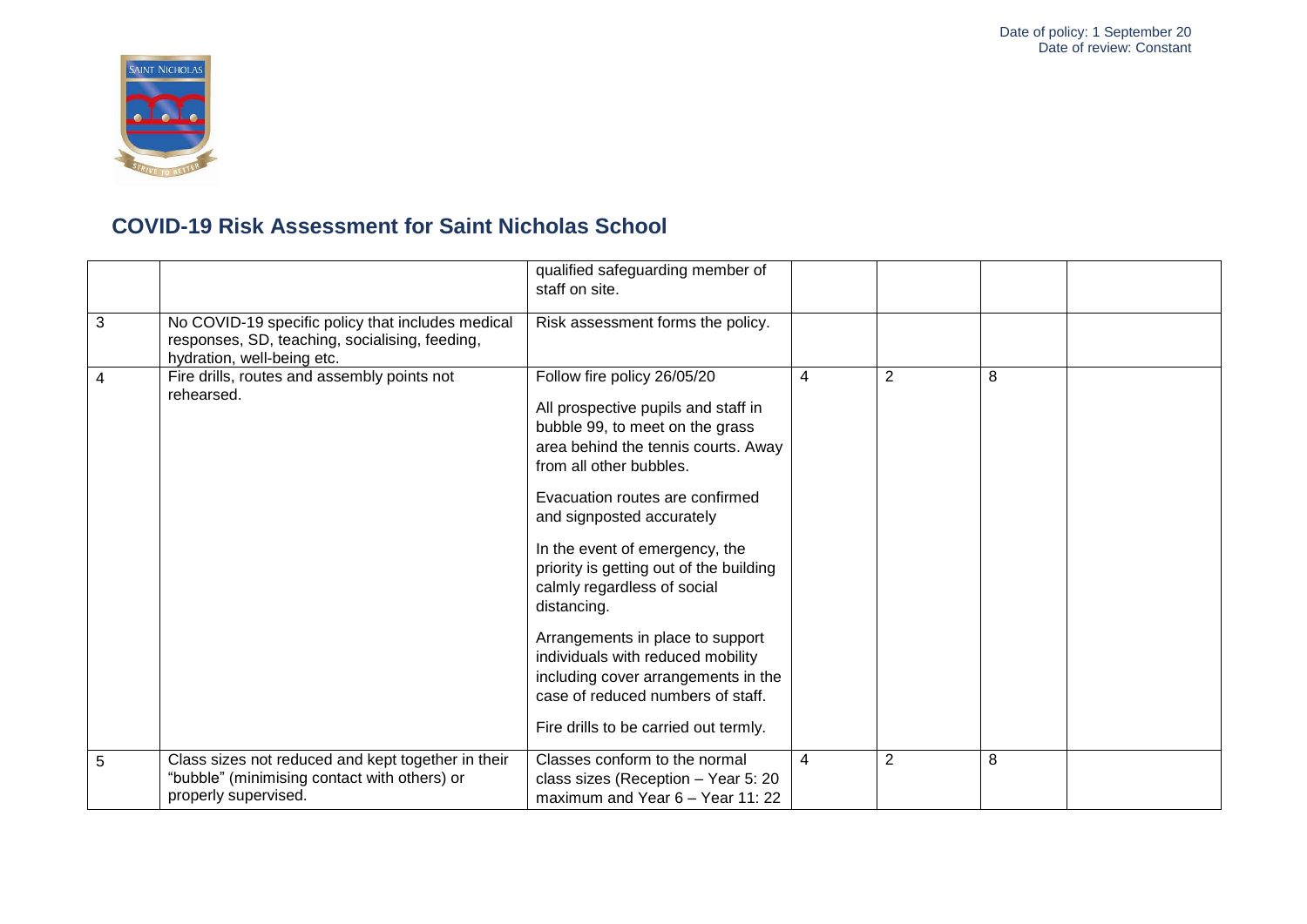

|   |                                                                                                                   | maximum) and year groups form<br>bubbles. Additional classroom<br>space is available for each year<br>group to allow setting to take place<br>for certain subjects.              |   |                |   |  |
|---|-------------------------------------------------------------------------------------------------------------------|----------------------------------------------------------------------------------------------------------------------------------------------------------------------------------|---|----------------|---|--|
| 6 | Needs of each age group and class not considered<br>separately in terms of support, activities and<br>facilities. | Welfare facilities will contain<br>suitable levels of soap and<br>antibacterial gel. Email Estates<br>Manager or the Bursar if running<br>low.                                   | 4 | $\overline{2}$ | 8 |  |
|   |                                                                                                                   | Toilet areas designated for specific<br>bubbles and signage clearly<br>marked                                                                                                    |   |                |   |  |
|   |                                                                                                                   | Appropriate resources are available<br>within all classrooms e.g. IT, age<br>specific resources.<br>Sharing of equipment or stationery<br>should be prevented where<br>possible. |   |                |   |  |
|   |                                                                                                                   | Letter / email to parents of what<br>their child needs to bring to school.                                                                                                       |   |                |   |  |
|   |                                                                                                                   | Shared materials and surfaces<br>should be cleaned and disinfected<br>frequently.                                                                                                |   |                |   |  |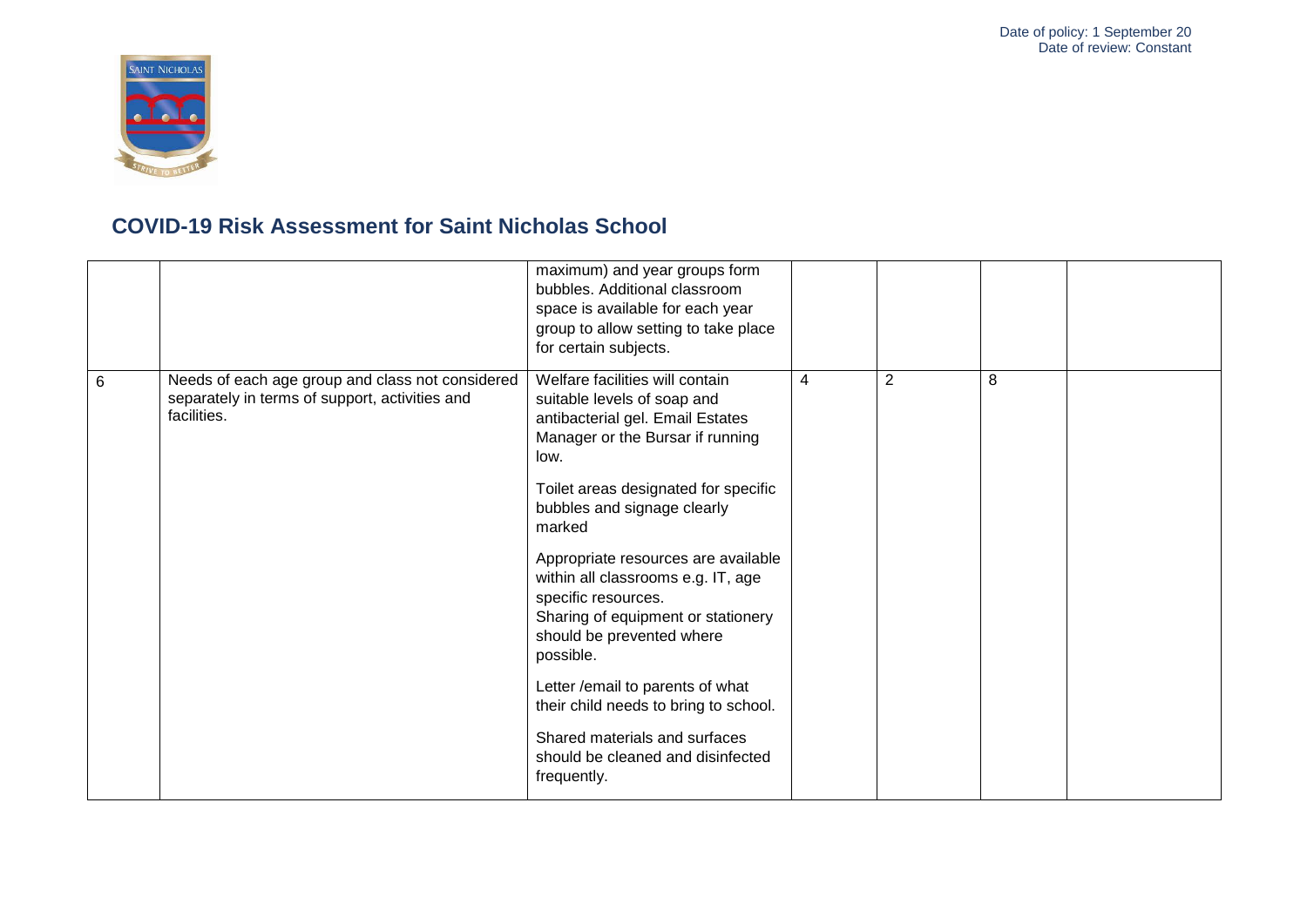

|                |                                                                                                               | Resources which are not easily<br>washable or wipeable have been<br>removed.                                                                                                                                                                                  |   |                |   |  |
|----------------|---------------------------------------------------------------------------------------------------------------|---------------------------------------------------------------------------------------------------------------------------------------------------------------------------------------------------------------------------------------------------------------|---|----------------|---|--|
| $\overline{7}$ | Staff not having sufficient down time / rest during<br>the working day / week?                                | Routines are returning as close to<br>normal as possible, although some<br>extra supervision may be required.                                                                                                                                                 | 3 | $\overline{2}$ | 6 |  |
| 8              | Lack of new staff and pupil induction. Registration<br>and recruitment processes not adapted or<br>compliant. | If there is a requirement the Risk<br>Assessment will change.<br>Induction process in place for all<br>new staff and pupils<br>Prospective pupils ready for<br>assessment exam must all have an<br>up to date registration/medical form<br>completed.         | 3 | 2              | 6 |  |
| 9              | SCR and required documents not properly verified<br>or recorded.                                              | Normal checks are being<br>conducted in relation to new<br>employees for September.<br>Headmaster's PA to continue to<br>update the Single Central Register<br>which will be checked and verified.<br>Safeguarding governor to continue<br>with termly check. | 3 | $\overline{2}$ | 6 |  |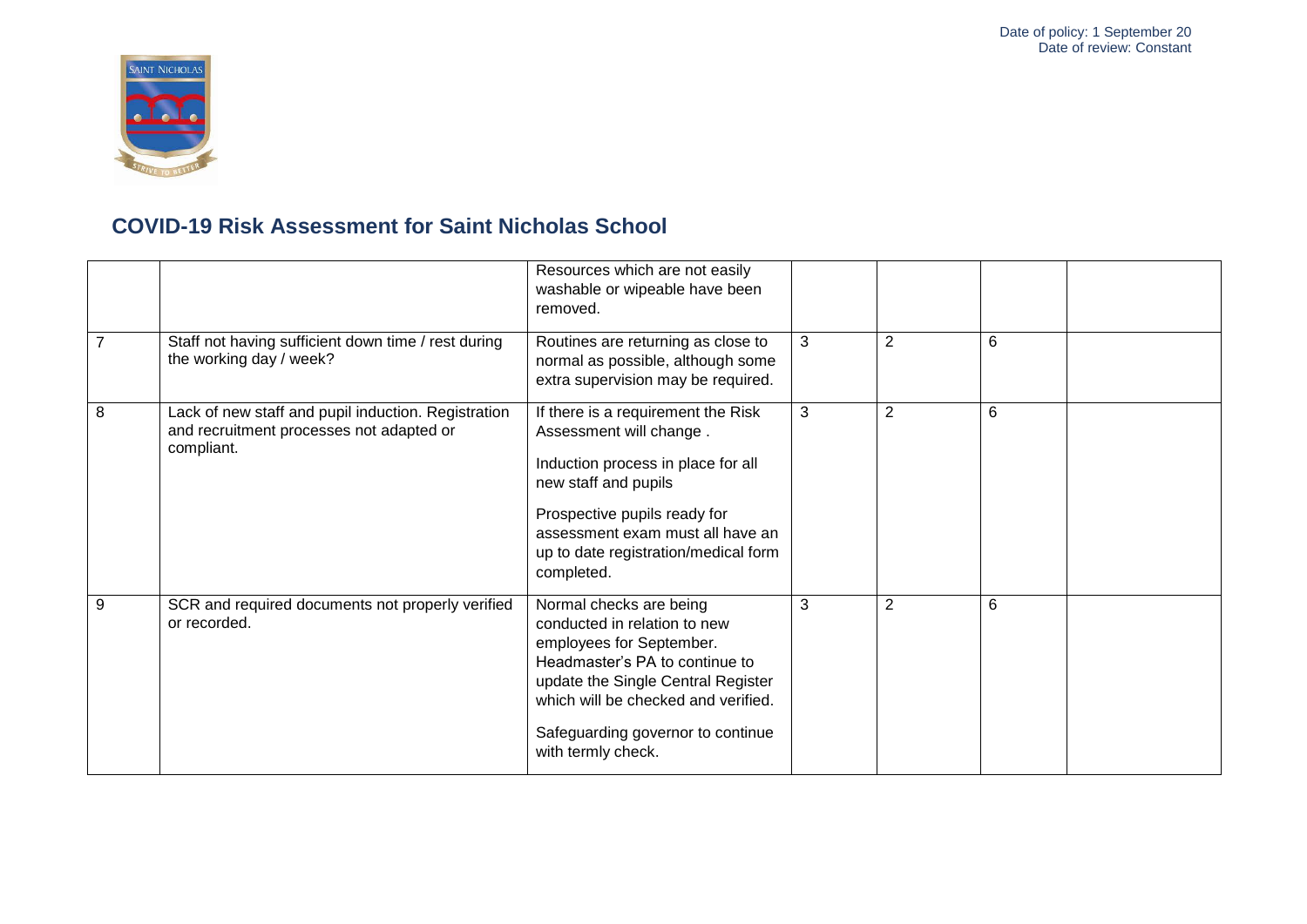

| 10 | Plans for working and learning outside not fully<br>considered                                                      | With large grounds, each bubble<br>has an allocated area to learn, play<br>and eat outside.<br>This area is only used by that<br>bubble and is therefore deemed<br>lower risk.<br>Prospective pupils will stay in<br>allocated areas at all times. | 2 | $\overline{2}$ | 4 |  |
|----|---------------------------------------------------------------------------------------------------------------------|----------------------------------------------------------------------------------------------------------------------------------------------------------------------------------------------------------------------------------------------------|---|----------------|---|--|
| 11 | Opportunities for non contact sport, adventure<br>play, Forest School, gardening etc not regulated or<br>considered | Plastic play resources available, if<br>requested in advance and SD rules<br>apply.<br>Non contact sport will be<br>supervised and age appropriate.                                                                                                | 3 | $\overline{2}$ | 6 |  |
| 12 | Sporting, play and SD rules unclear to staff, pupils,<br>parents and visitors.                                      | Staff to ensure SD rules apply in<br>playtime and active afternoon.<br>Equipment used will be wiped down<br>after use, and focus on fitness and<br>individual skills, not games.                                                                   | 3 | $\overline{2}$ | 6 |  |
| 13 | Drama, dance and music activities not applying SD<br>or hygiene rules                                               | As above and perpex screens<br>available for peripatetic music<br>lessons                                                                                                                                                                          | 5 | $\overline{2}$ | 6 |  |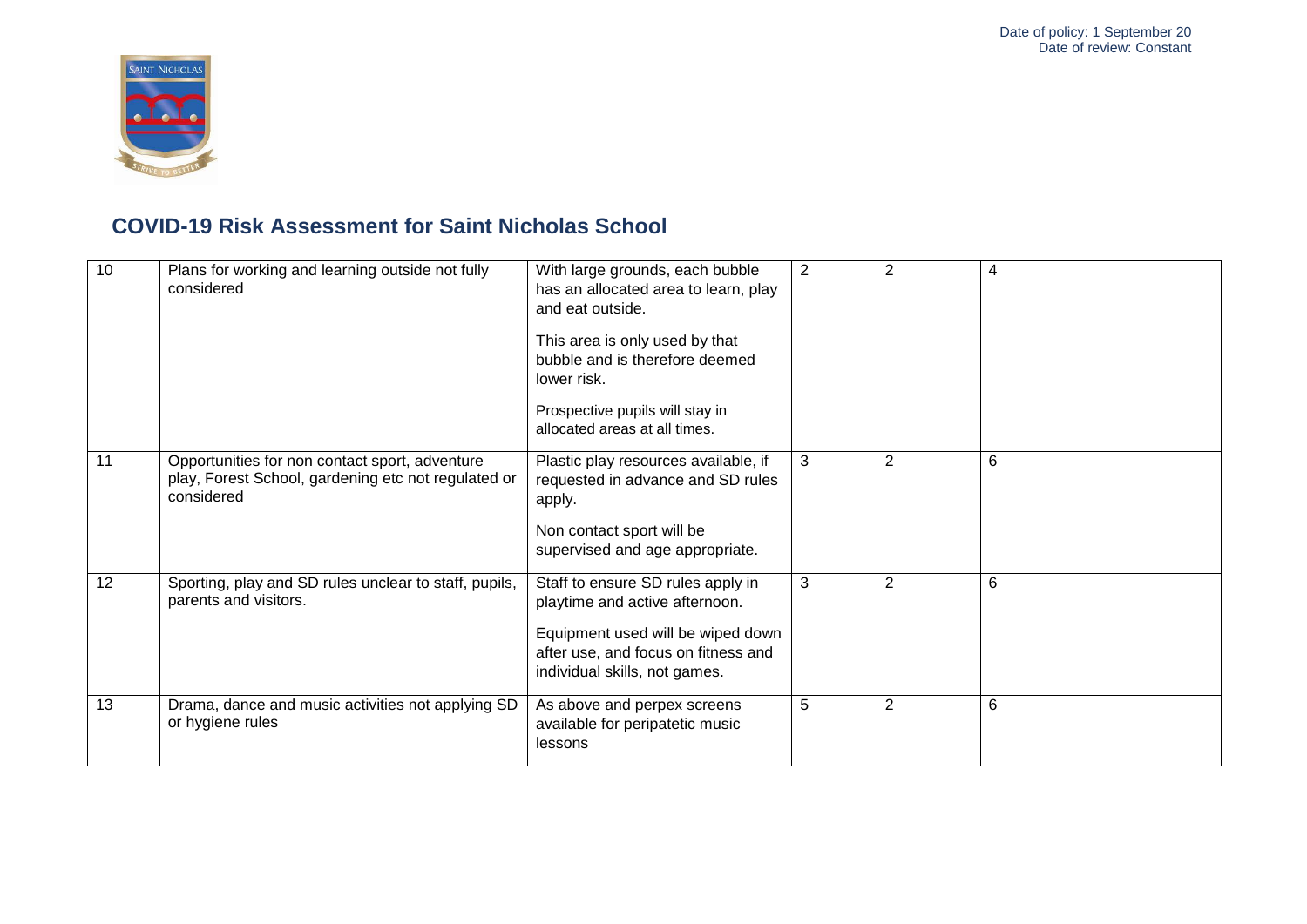

| 14 | Risk assessment for sport, play, drama, dance and<br>music activities not properly formulated.                                                          | Specialist teachers to guide<br>supervision staff on options and<br>amendments to the lesson plan.                                                                                                                                                                                 | $\overline{2}$ | 3              | 6 |  |
|----|---------------------------------------------------------------------------------------------------------------------------------------------------------|------------------------------------------------------------------------------------------------------------------------------------------------------------------------------------------------------------------------------------------------------------------------------------|----------------|----------------|---|--|
| 15 | Staff meetings and staff rooms unregulated in<br>terms of space, equipment, resources (copiers,<br>kettles, biscuits tins etc) timings, SD and purpose. | Staff rooms to be used to a<br>minimum and staff to provide their<br>own mugs, tea and coffee to avoid<br>cross-contamination<br>Meetings will take place on<br>Teams/Zoom or in person at a<br>social distance.                                                                   | 3              | $\overline{2}$ | 6 |  |
| 16 | Security, CCTV and access systems not regularly<br>checked, updated and (where necessary) re-<br>coded.                                                 | Normal procedures are in place.                                                                                                                                                                                                                                                    |                |                |   |  |
| 17 | Parent, Pupil, Staff, Contractor, Visitor drop-off and<br>pick-up procedures, in and out routes not been<br>shared, understood or applied.              | All staff/pupils aware of current<br>actions and requirements and are<br>reminded frequently using school<br>communication systems.<br>Headmaster to share risk<br>assessment with all staff.<br>Risk Assessment and safety plans<br>shared with parents via email and<br>website. | $\overline{4}$ | $\overline{2}$ | 8 |  |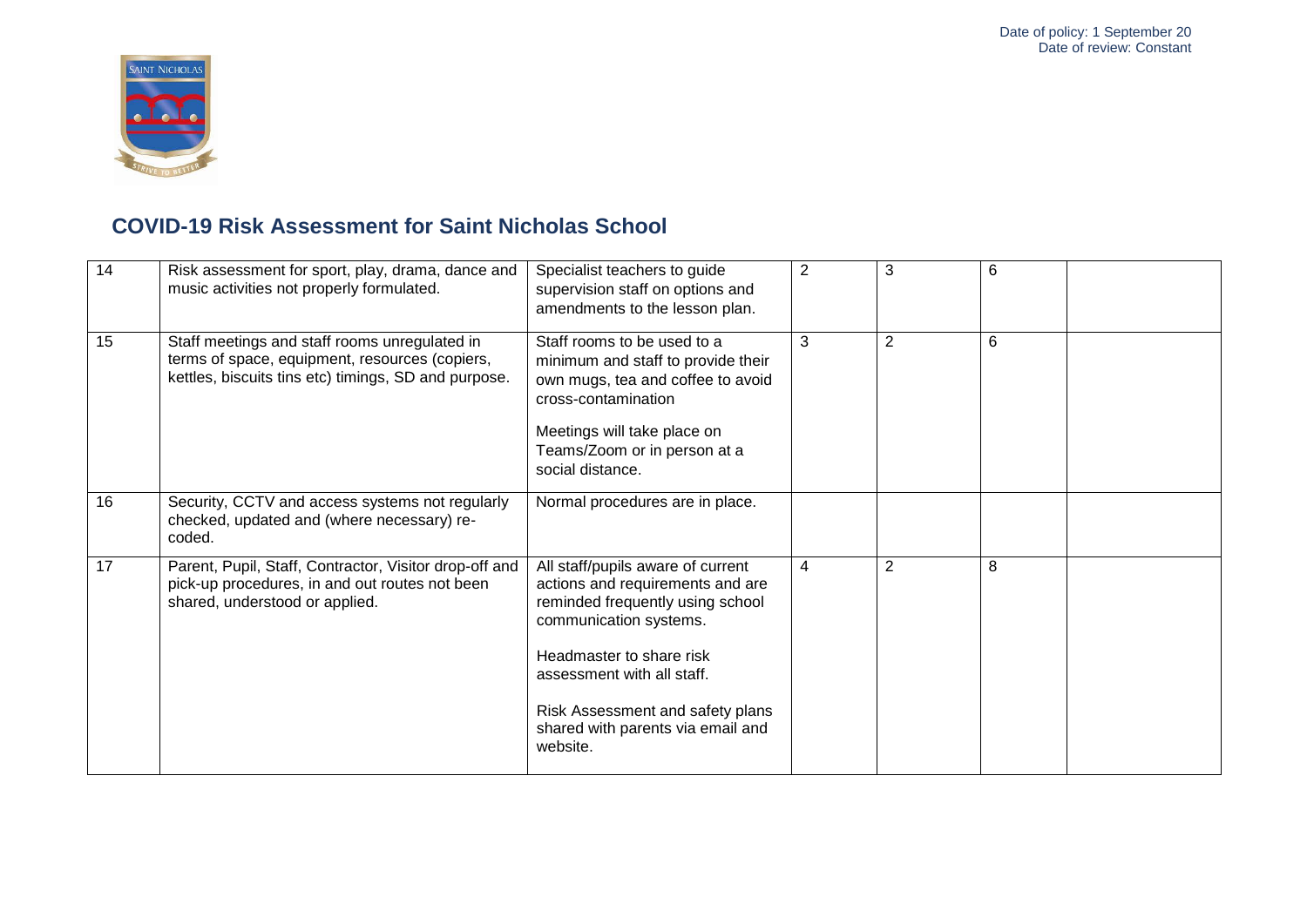

|    |                                                                                                      | As a result, all pupils and all staff<br>working with pupils are adhering to<br>current advice.                                                                                                                                                                                                             |                |                |    |  |
|----|------------------------------------------------------------------------------------------------------|-------------------------------------------------------------------------------------------------------------------------------------------------------------------------------------------------------------------------------------------------------------------------------------------------------------|----------------|----------------|----|--|
| 18 | Transit spaces (corridors), social zones (common<br>rooms / playgrounds) not configured to SD rules. | Signage and training to ensure<br>clear communication.<br>This will be an ongoing review.                                                                                                                                                                                                                   | 3              | 2              | 6  |  |
| 19 | Classrooms don't reflect SD layout, PPE,<br>screening and regular cleaning rules.                    | Plans currently conform to<br>guidelines and will be reviewed if<br>the guidelines change.                                                                                                                                                                                                                  | 5              | 3              | 10 |  |
| 20 | Minimising contact and mixing not effective in the<br>classroom and during breaks.                   | Hands to be washed before and<br>after breaks.<br>Mountbatten Hall and four<br>marquees to be used for lunch and<br>a seating plan and timetable is in<br>place for the different bubbles.                                                                                                                  | $\overline{4}$ | $\overline{2}$ | 8  |  |
| 21 | No regular breaks for handwashing during the<br>school day.                                          | Employees and pupils will be<br>encouraged to wash hands on<br>arrival with soap and regularly and<br>thoroughly throughout the day for at<br>least 20 seconds.<br>Also when moving from one area to<br>another, E.g. class room to<br>photocopier and before and after<br>practical lessons, hands will be | 4              | 2              | 12 |  |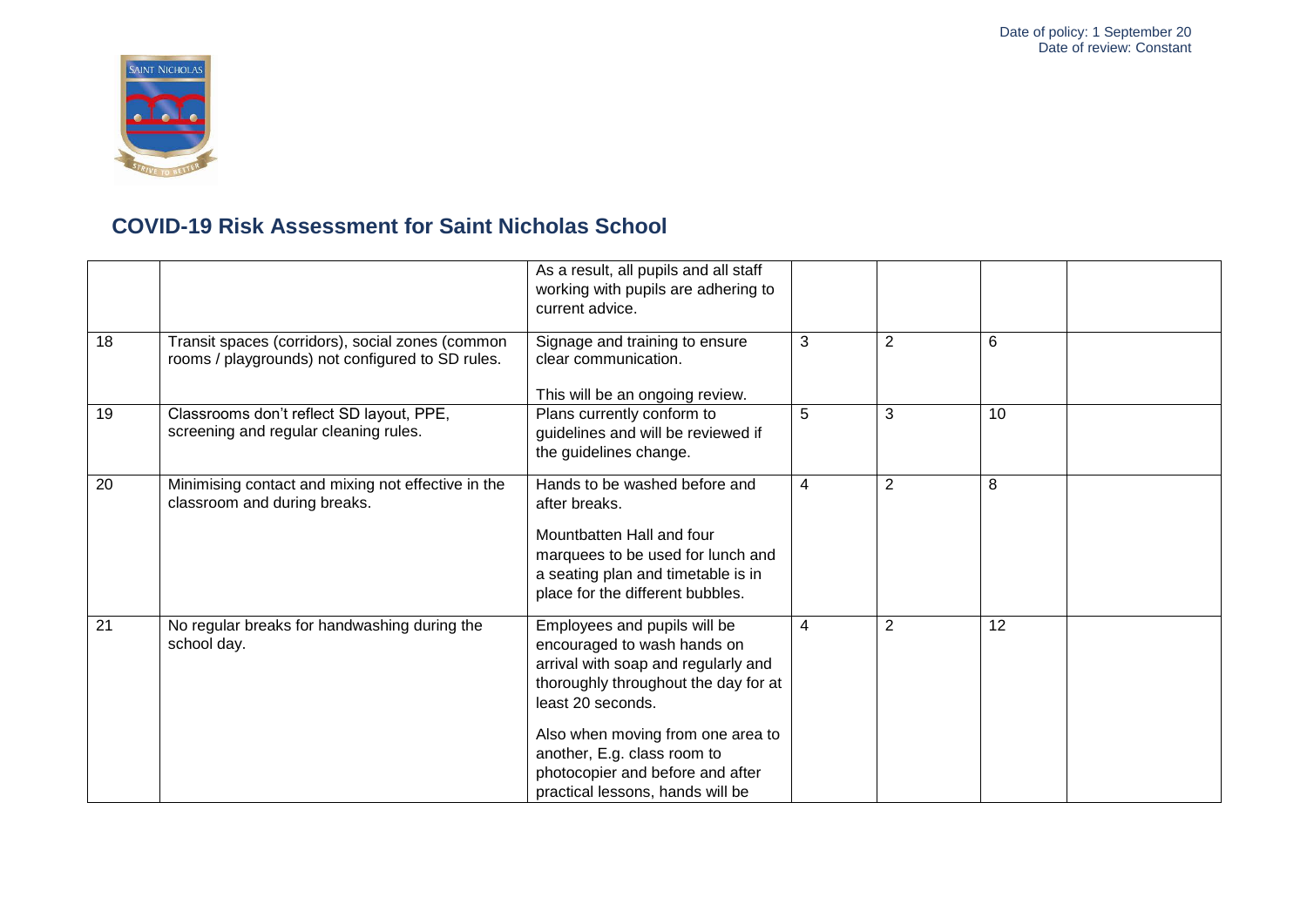

|                 |                                                                                                                         | sanitized. Hands will be washed<br>before using any shared<br>equipment.<br>Signage will be in place as visual<br>prompt.<br>Training to pupils on handwashing<br>to be given.                                                                                                                                                                                                                                                                                                          |   |   |   |  |
|-----------------|-------------------------------------------------------------------------------------------------------------------------|-----------------------------------------------------------------------------------------------------------------------------------------------------------------------------------------------------------------------------------------------------------------------------------------------------------------------------------------------------------------------------------------------------------------------------------------------------------------------------------------|---|---|---|--|
| $\overline{22}$ | Insufficient hygiene stations at entrances, exits,<br>toilets, classrooms, play areas, common rooms,<br>staff areas etc | Additional cleaning equipment/ PPE<br>and extra supplies are available.<br>Contact Estates Manager or the<br>Bursar for more equipment when<br>needed.<br>Equipment to be checked each<br>night and replenished.<br>Classrooms will have hand sanitiser<br>if there is not a sink in the<br>classroom.<br>Tissues for each class/office will be<br>provided. They will be replenished<br>as needed. Staff to also self-<br>replenish from stock (call Estates<br>Manager or the Bursar) | 4 | 2 | 8 |  |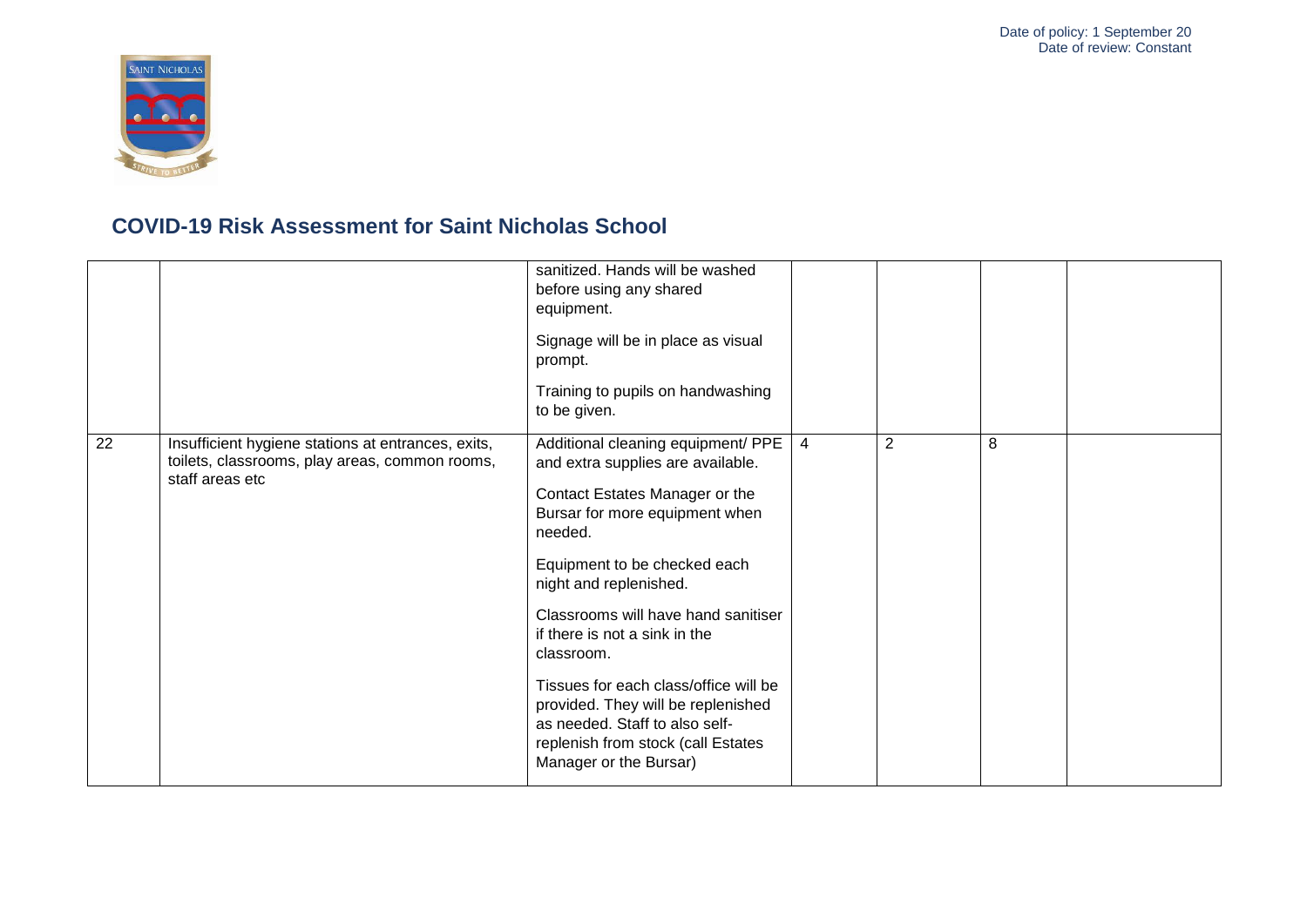

| 23 | Hygiene stations not stocked, checked and<br>cleaned regularly.                                  | Hand sanitiser in every main<br>entrance.<br>Stock will be checked weekly.<br>This area will be managed daily by<br>Estates Manager or the Bursar.                      | 5              | $\overline{2}$ | 10 |  |
|----|--------------------------------------------------------------------------------------------------|-------------------------------------------------------------------------------------------------------------------------------------------------------------------------|----------------|----------------|----|--|
| 24 | Unnecessary items not removed from classrooms<br>and other learning environments                 | Estates Manager to oversee<br>classroom layout with teachers.<br>Items to be removed will be moved<br>to any area of the school that is not<br>in use.                  | 3              | 3              | 9  |  |
| 25 | Soft furnishings, soft toys and items that are hard<br>to clean not removed and stored securely. | Estates Manager to oversee<br>classroom layout with teachers.<br>Items to be removed will be moved<br>to any area of the school that is not<br>in use.                  | 3              | 2              | 6  |  |
| 26 | Staff unable to manage, whilst in the transition<br>phase, both in school and remote learning.   | All staff regularly making contact<br>with those they line manage.                                                                                                      | $\overline{2}$ | 3              | 6  |  |
| 27 | Assemblies, break times, drop-off and collection<br>times not sufficiently well staggered.       | All Assemblies will take place in<br>year group bubbles in the theatre,<br>but the tiered seating will not be<br>used. Timings of the day will be kept<br>under review. | $\overline{4}$ | 2              | 8  |  |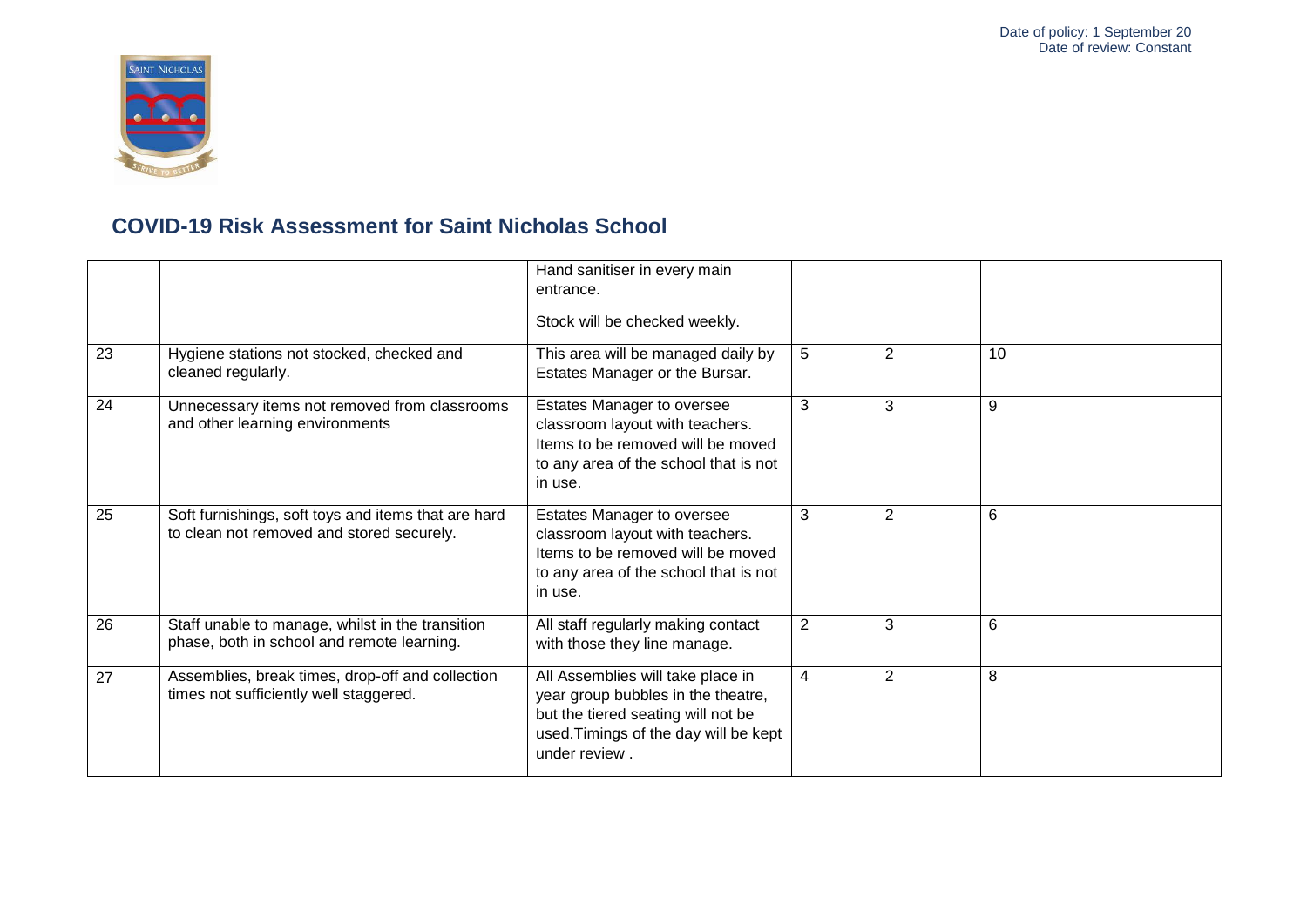

| 28              | Meal times not de-conflicted or possible to achieve<br>SD in the servery and dining areas whilst still<br>providing sufficient nourishment. | Arrangements for seating plan,<br>reflecting social distancing and<br>timetable for lunch will be published<br>and kept under review.                                                                                                                                                | 3              | $\overline{2}$ | 6              |                                                                                                                                                                                    |
|-----------------|---------------------------------------------------------------------------------------------------------------------------------------------|--------------------------------------------------------------------------------------------------------------------------------------------------------------------------------------------------------------------------------------------------------------------------------------|----------------|----------------|----------------|------------------------------------------------------------------------------------------------------------------------------------------------------------------------------------|
| 29              | Hazards and risks of providing breakfast and after<br>school clubs not understood.                                                          | Before and after school clubs will<br>be available and will be staffed<br>appropriately to ensure that<br>bubbles remain separate.                                                                                                                                                   |                |                |                |                                                                                                                                                                                    |
| 30              | Medical advice for vulnerable staff and pupils not<br>being followed and insufficient support both at<br>school / home.                     | All staff have access to Medical<br>information of each child.<br>Staff training will reflect this.                                                                                                                                                                                  | 3              | $\overline{2}$ | $6\phantom{1}$ |                                                                                                                                                                                    |
| $\overline{31}$ | Pupil and staff mental health and wellbeing not<br>properly considered with individual needs not<br>identified or support.                  | Pastoral support will be in place.<br>Pupils and staff well being<br>questionnaire launched<br>One to one meetings, both pupils<br>and staff.<br>Remote play therapy<br>Mental Health and Well-Being<br>(MHWB) one on one sessions<br>List of vulnerable pupils added and<br>updated | $\overline{2}$ | 2              | 4              | In most cases risk<br>is low. In some<br>individual cases,<br>additional support<br>and intervention<br>requires as risk is<br>higher. This is done<br>on a case by case<br>basis. |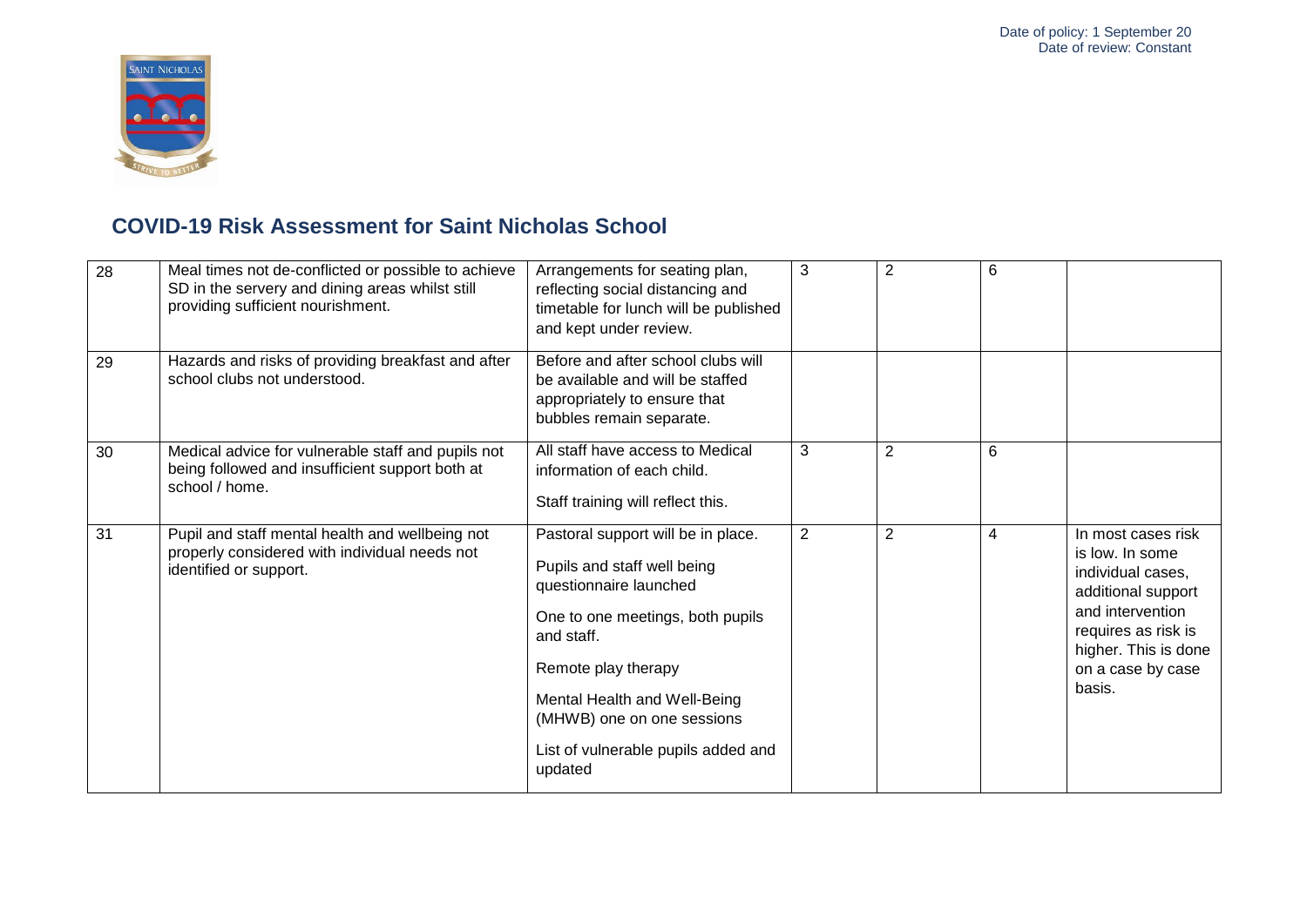

|    |                                                                                                | Regular form time                                                                                              |   |   |  |
|----|------------------------------------------------------------------------------------------------|----------------------------------------------------------------------------------------------------------------|---|---|--|
|    |                                                                                                | MHWB form quiz etc                                                                                             |   |   |  |
|    |                                                                                                | SLT collate pupil and staff<br>vulnerable list, record actions.                                                |   |   |  |
|    |                                                                                                | Support available for pupil and staff<br>MHWB.                                                                 |   |   |  |
| 32 | Re-scheduling of activities not operating efficiently<br>or safely due to SD rules and timings | All trips and residential trips, visitors<br>and fixtures have been cancelled,<br>or rearranged for next year. | 5 | 5 |  |
|    |                                                                                                | Events that cannot reflect social<br>distancing will not take place.                                           |   |   |  |

#### **Medical Risk Assessment in the COVID-19 Environment**

| ⊣azard | <b>Contro</b><br>rol Measures | <b>Dutcome</b> | Remarks<br>-assessment<br>١c |
|--------|-------------------------------|----------------|------------------------------|
|--------|-------------------------------|----------------|------------------------------|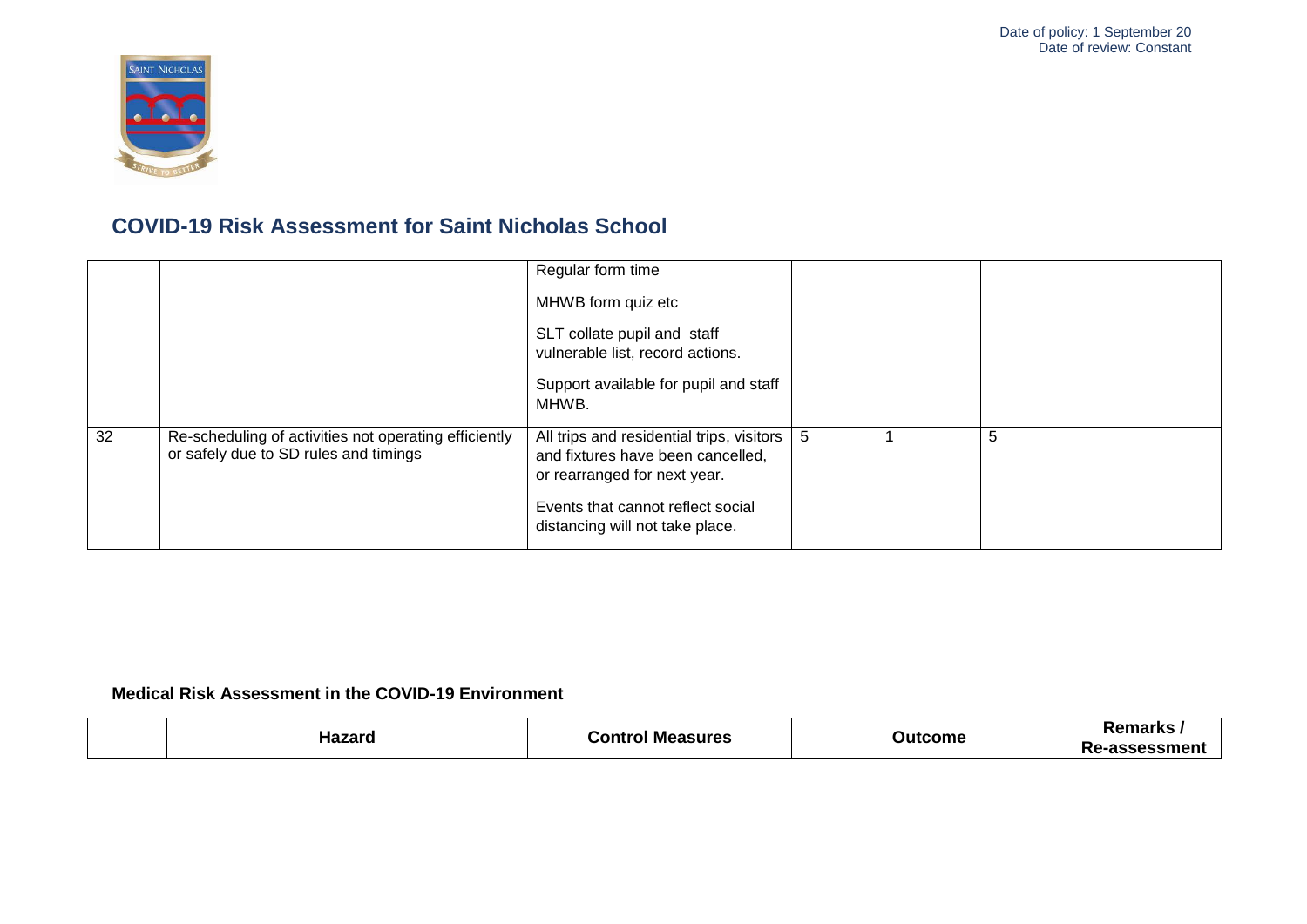

|   | Science of risk not understood e.g. less severe<br>symptoms in adults, younger pupils less likely to<br>become unwell, small class sizes will help. | National Guidelines: People who<br>feel unwell should stay at home and<br>should not attend work or any<br>education or Childcare setting<br>- Communicate to staff the<br>importance of following national<br>guidelines in staff briefings, email<br>and share copies of risk<br>assessment with staff.<br>- Remind staff of the sickness<br>policy during any lock down period<br>or staff self-isolation<br>- Staff and parents to inform<br>Headmaster immediately of contact<br>with anyone who has symptoms of<br>virus or self-isolating or positive<br>diagnoses and follow medical<br>advice<br>- Parents to agree to keep the<br>School updated of any illness in<br>people with whom they have come<br>into contact. | 5 | $\overline{2}$ | 10 |  |
|---|-----------------------------------------------------------------------------------------------------------------------------------------------------|----------------------------------------------------------------------------------------------------------------------------------------------------------------------------------------------------------------------------------------------------------------------------------------------------------------------------------------------------------------------------------------------------------------------------------------------------------------------------------------------------------------------------------------------------------------------------------------------------------------------------------------------------------------------------------------------------------------------------------|---|----------------|----|--|
| 2 | Hygiene rules not effective. "catch it, bin it, kill it"<br>not re-publicised or applied.                                                           | Tissues for each class/office will be<br>provided. Replenish as needed.<br>Staff to also self-replenish from<br>stock (call Estates Manager or the<br>Bursar)                                                                                                                                                                                                                                                                                                                                                                                                                                                                                                                                                                    | 3 | $\overline{2}$ | 6  |  |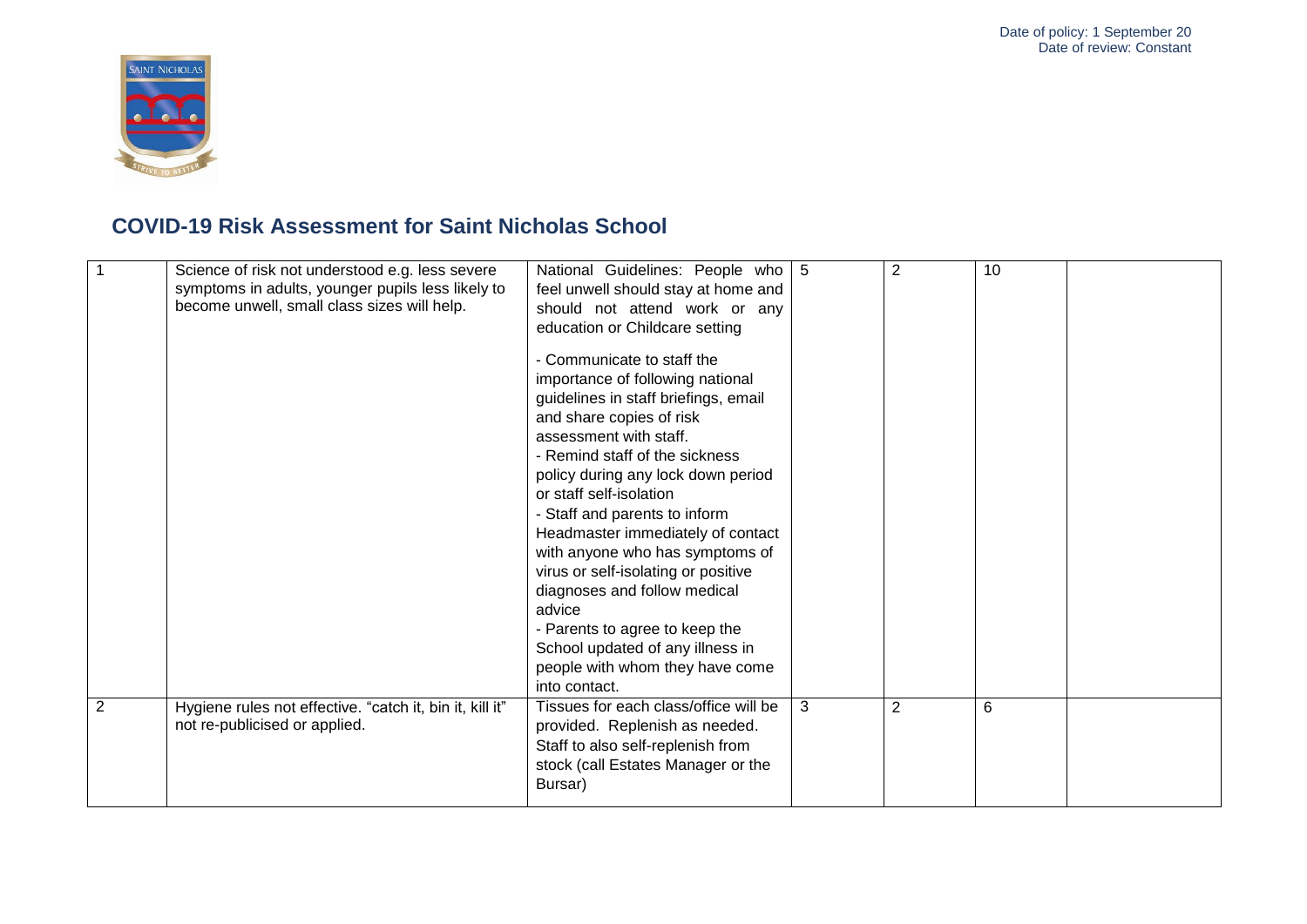

|                 |                                                                                                                                                                           | Training to be given if needed to<br>pupils.<br>"Catch it, bin it, kill it" posters<br>posted around the site.                                              |                |                |    |  |
|-----------------|---------------------------------------------------------------------------------------------------------------------------------------------------------------------------|-------------------------------------------------------------------------------------------------------------------------------------------------------------|----------------|----------------|----|--|
| 3               | No / insufficient staff supervising / supporting<br>normal medical staff?                                                                                                 | Where teaching staff are shielding,<br>LSAs and part time staff will be<br>used for supervision.<br>Lower School LSAs are First Aid<br>qualified.           | $\overline{4}$ | 2              | 8  |  |
| 4               | Insufficient medical staff to deal with temperature<br>testing, isolating and monitoring suspect COVID-<br>19 cases, outside appointments and normal<br>medical issues.   | Sufficient first aiders for the site.<br>Additional first aiders can be<br>trained.<br>Paediatric first aider for EYFS.                                     | 5              | $\overline{2}$ | 10 |  |
| 5               | Insufficient First Aid trained personnel (ratio) for<br>pupils in school                                                                                                  | Sufficient first aiders for the site.<br>Paediatric first aider for EYFS.                                                                                   | $\overline{4}$ | 2              | 8  |  |
| $6\phantom{1}6$ | No or insufficient training for those operating<br>temperature testing or other precautions that<br>require new equipment. Training not recorded for<br>future reference. | All staff understand the symptoms<br>of COVID-19 and follow agreed<br>process in line with DfE & PHE<br>guidance.<br>Training onsite by Estates<br>Manager. | 3              | $\overline{2}$ | 6  |  |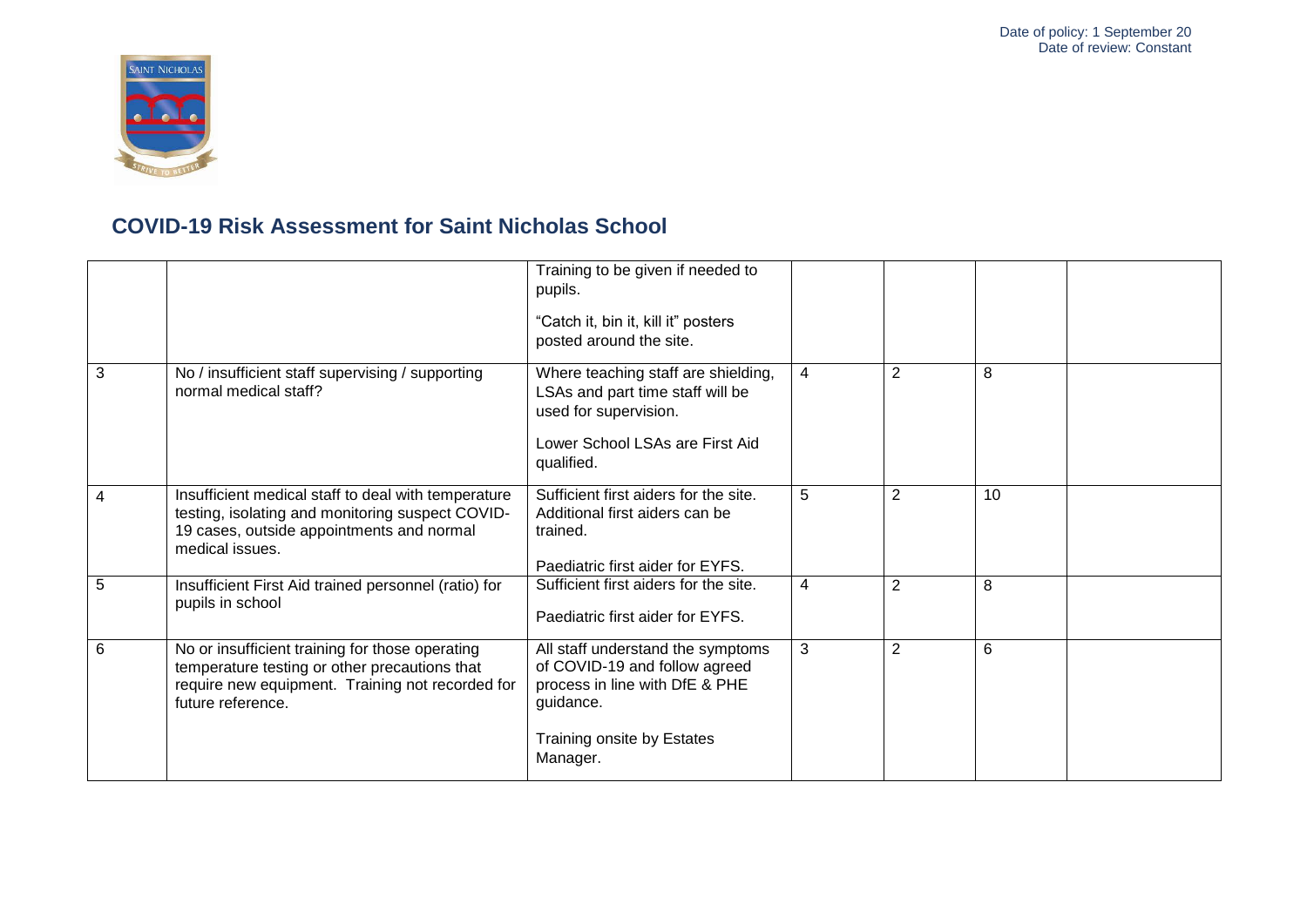

|    | Medical policy, procedures and appropriate<br>response to spectrum of medical issues not being<br>revised or shared?                                                     | No change to current policy.<br>Parents to inform school of any<br>medical needs or concerns.                                                                                                                                                                                                                                                                            | 3              | 2 | 6  |
|----|--------------------------------------------------------------------------------------------------------------------------------------------------------------------------|--------------------------------------------------------------------------------------------------------------------------------------------------------------------------------------------------------------------------------------------------------------------------------------------------------------------------------------------------------------------------|----------------|---|----|
| 8  | Medical/ isolation room(s) improperly equipped.                                                                                                                          | Regular checks of all medical areas<br>and equipment to be overseen by<br>Estates Manager.                                                                                                                                                                                                                                                                               | 3              | 2 | 6  |
| 9  | Lack of School decision regarding the level of<br>PPE required for pupils and staff. Insufficient<br>training, face fit testing, use, care and disposal<br>arrangements. | PPE requirements understood and<br>appropriate supplies in place.<br>Long term approach to obtaining<br>adequate PPE supplies in place<br>and ongoing review of PPE.<br>Staff trained before training pupils.<br>Signage in place.<br>Waste bags in location for PPE<br>waste.<br>A mask protocol has been<br>developed and is shared with<br>parents, pupils and staff. | $\overline{4}$ | 2 | 8  |
| 10 | Sickness management rules and the "don't come<br>to work if you are ill" not understood or observed.                                                                     | Headmaster will write to all parents<br>and staff to remind them of the<br>requirements.                                                                                                                                                                                                                                                                                 | $\overline{4}$ | 3 | 12 |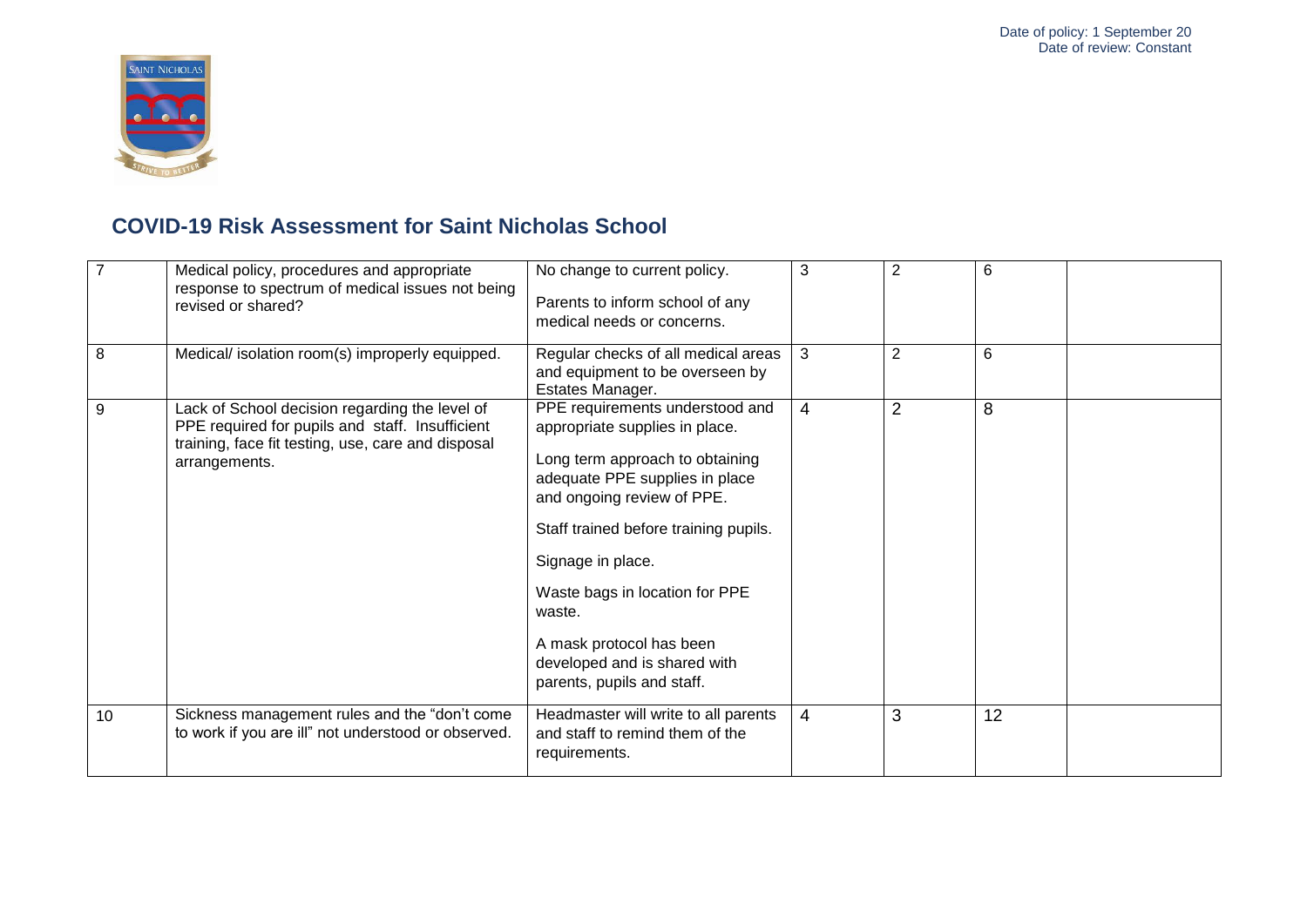

|    |                                                                                                                                                                  | This may affect the staffing of<br>bubbles if staff fall ill.                                                                                                                                                                                                                                                                    |                |                |    |  |
|----|------------------------------------------------------------------------------------------------------------------------------------------------------------------|----------------------------------------------------------------------------------------------------------------------------------------------------------------------------------------------------------------------------------------------------------------------------------------------------------------------------------|----------------|----------------|----|--|
| 11 | Different age groups with different risk profiles for<br>each group of staff and pupils not risk assessed?                                                       | Usual staff ratios for younger<br>pupils, owing to the care required<br>when they fall, need toileting etc.                                                                                                                                                                                                                      | 3              | $\overline{2}$ | 6  |  |
| 12 | School unaware of any staff and pupil pre-existing<br>medical conditions.                                                                                        | All pupils' medical conditions are<br>logged on our Management<br>Information System.<br>Parents are required to provide up<br>to date information/ medical plans.                                                                                                                                                               | $\overline{4}$ | 2              | 8  |  |
| 13 | Lack of knowledge on whom has been tested<br>(positive or otherwise) for COVID-19 and if it is<br>recorded (for elimination purposes).                           | Headmaster will write to all parents<br>and staff to remind them of the<br>requirements to do so.                                                                                                                                                                                                                                | $\overline{4}$ | 3              | 12 |  |
| 14 | Insufficient information on which staff or pupil(s)<br>have had contact with anyone tested positive or<br>suspected of COVID-19 and if recorded and<br>actioned. | In the event the school believes<br>there is a case in school that pupil<br>or staff member will be sent home.<br>Any member of staff who has<br>helped someone with symptoms,<br>and any children or young people<br>who have been in close contact<br>with them, do not need to go home<br>to self-isolate unless they develop | 5              | 3              | 15 |  |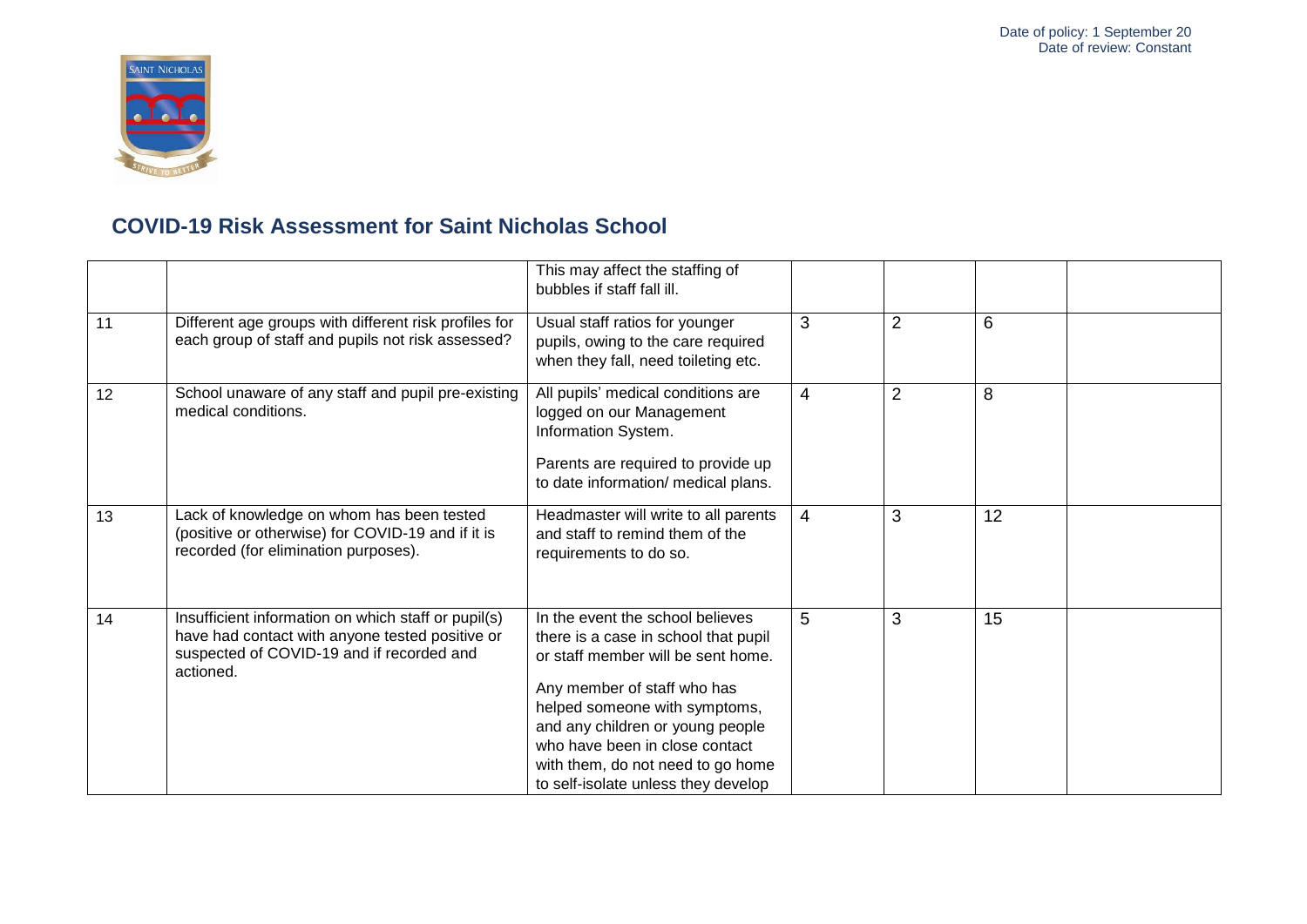

|    |                                                                                                                                                  | symptoms themselves or they are<br>later advised to do so by NHS Test<br>and Trace or the Local Health<br>Protection Team.<br>Everyone should wash their hands<br>thoroughly for 20 seconds after any<br>contact with someone who is<br>unwell. Cleaning the affected area<br>with normal household disinfectant<br>after someone with symptoms has<br>left will reduce the risk of passing<br>the infection on to other people. |   |                |   |  |
|----|--------------------------------------------------------------------------------------------------------------------------------------------------|----------------------------------------------------------------------------------------------------------------------------------------------------------------------------------------------------------------------------------------------------------------------------------------------------------------------------------------------------------------------------------------------------------------------------------|---|----------------|---|--|
|    |                                                                                                                                                  | If the School felt that it was more of<br>a concern rather than a precaution,<br>then it reserves the right to send a<br>bubble home                                                                                                                                                                                                                                                                                             |   |                |   |  |
| 15 | Lack of recording of which staff and pupils have<br>been sent home with COVID-19 symptoms (a<br>cough, high temperature or shortness of breath). | All staff to report health issues to<br>Estates Manager or the<br>Headmaster and COVID-19 log<br>maintained for School community                                                                                                                                                                                                                                                                                                 | 4 | $\overline{2}$ | 8 |  |
| 16 | Lack of regular dialogue with those that have<br>suffered from COVID-19 and / or are isolated at<br>home.                                        | SLT to use Microsoft Teams to<br>monitor online with usual pastoral<br>support.                                                                                                                                                                                                                                                                                                                                                  | 2 | 2              | 4 |  |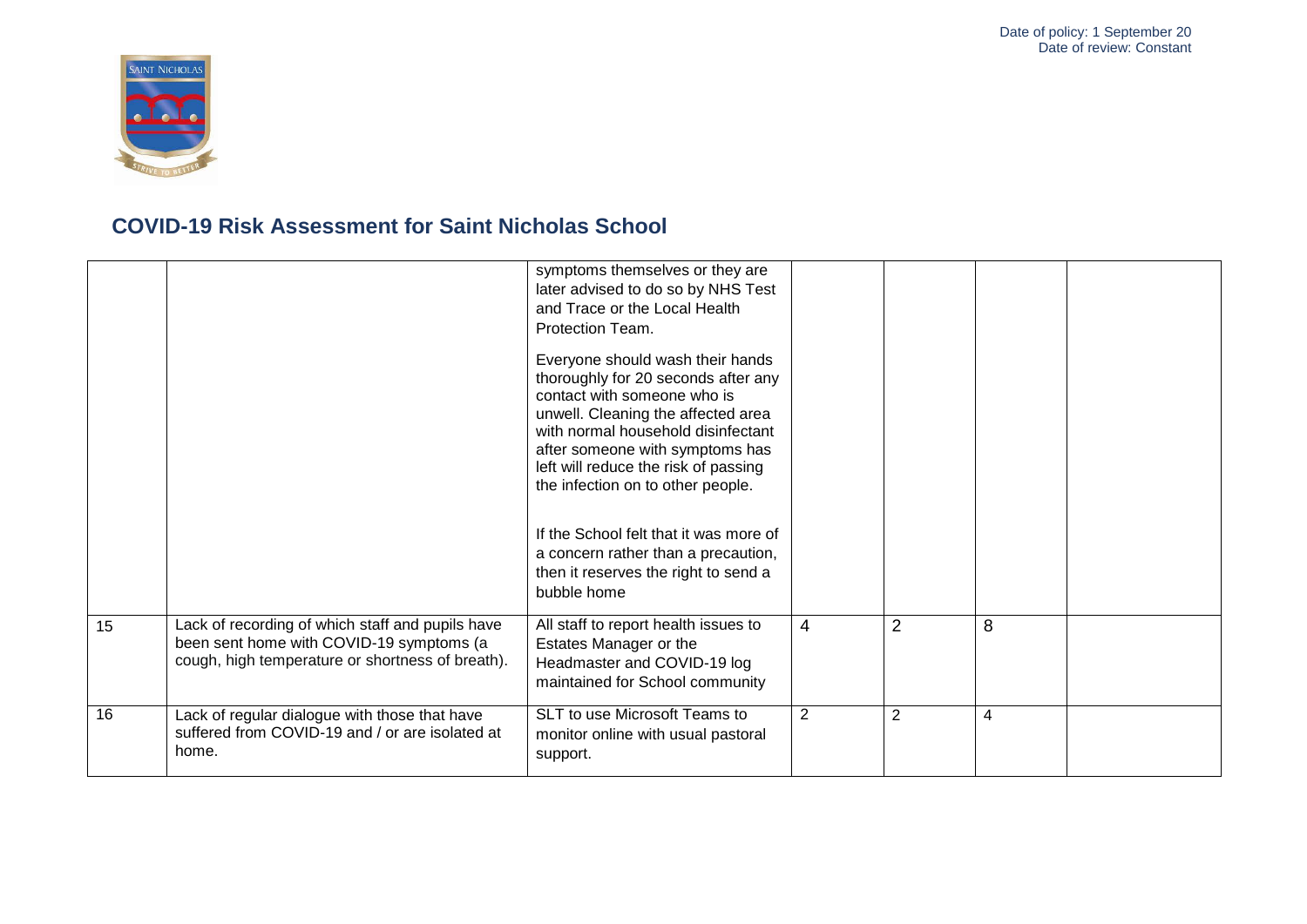

| $\overline{17}$ | Inadequate information on who is shielding<br>another family member and/or who has a<br>condition that precludes their attendance at<br>school. | Deputy Head has collated a list.                                                                                                                                                                                                                                                                                                                                                                                                                                                                                                                                                                                                           | 4 | 2              | 8 |  |
|-----------------|-------------------------------------------------------------------------------------------------------------------------------------------------|--------------------------------------------------------------------------------------------------------------------------------------------------------------------------------------------------------------------------------------------------------------------------------------------------------------------------------------------------------------------------------------------------------------------------------------------------------------------------------------------------------------------------------------------------------------------------------------------------------------------------------------------|---|----------------|---|--|
| $\overline{18}$ | Insufficient proof of shielding and individual<br>conditions?                                                                                   | Headmaster and Deputy Head to<br>discuss on a case by case basis.                                                                                                                                                                                                                                                                                                                                                                                                                                                                                                                                                                          | 2 | 3              | 6 |  |
| 19              | No separate area for temperature testing, holding<br>and isolation of pupils/staff. Areas not easily<br>identified or regularly cleaned?        | Pupil moved to isolation room,<br>which is a clean and ventilated<br>room.<br>Until collected, a 2 metre distance<br>to be maintained from all other staff<br>and pupils (The isolation room is<br>the first aid room in Hillingdon<br>House)<br>Deep clean of isolation room to<br>take place once evacuated.<br>Seek advice from Site Manager on<br>rubbish which may have been<br>contaminated:<br>All waste that has been in contact<br>with the individual - including<br>tissues should be put in a plastic<br>bag and tied, then placed in<br>another plastic bag and tied. As a<br>result the risk of passing virus is<br>reduced. | 3 | $\overline{2}$ | 6 |  |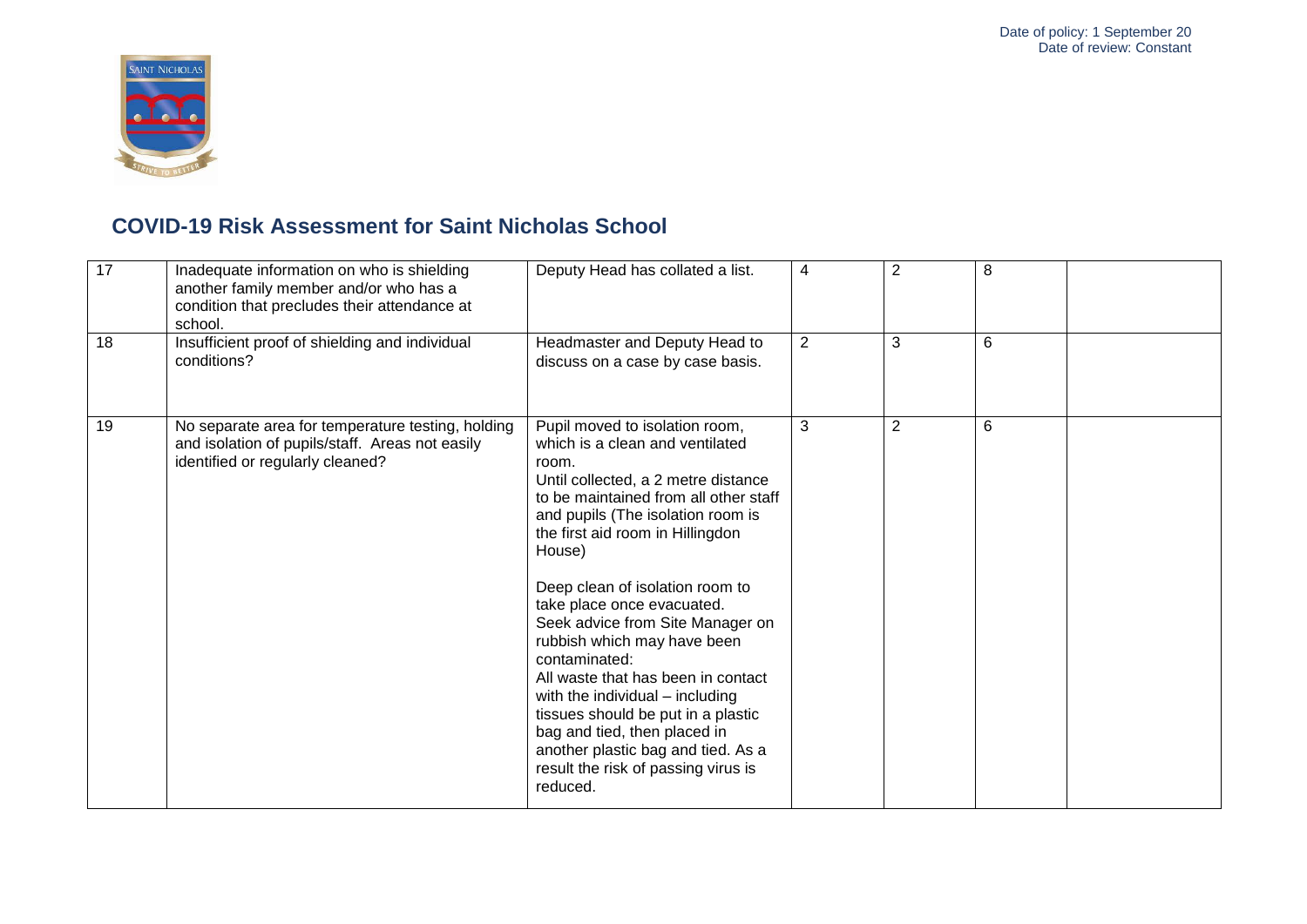

| $\overline{20}$ | Temperature testing undertaken using unsafe<br>methods, not reflecting SD rules, not recorded or<br>kept appropriately.                   | All staff understand the symptoms<br>of COVID-19 and follow agreed<br>process in line with DfE & PHE<br>guidance<br>If needed temperature can be taken<br>by the teacher in PPE and an<br>infrared thermometer can be used.<br>Temperature to be<br>recorded by teacher/LSA<br>Any temperature 38C + maybe at a<br>high risk and should be sent to get<br>tested. (NHS). Any pupils will be<br>sent to the Isolation Room and<br>collected by parents and will be<br>advised to get tested,<br>Estates Manager/Headmaster to be<br>contacted. | 4 | 2              | 8 |  |
|-----------------|-------------------------------------------------------------------------------------------------------------------------------------------|-----------------------------------------------------------------------------------------------------------------------------------------------------------------------------------------------------------------------------------------------------------------------------------------------------------------------------------------------------------------------------------------------------------------------------------------------------------------------------------------------------------------------------------------------|---|----------------|---|--|
| 21              | Insufficient or no procedure for summoning<br>emergency services, lack of safe RV and cleared<br>routes in and out.                       | No changes need to be made for<br>emergency access. Signage and<br>barriers located away from<br>emergency routes.                                                                                                                                                                                                                                                                                                                                                                                                                            | 3 | 1              | 3 |  |
| 22              | No regular supervision of staff and pupils to<br>ensure they comply with hygiene rules (and the<br>use of PPE where specified as needed)  | SLT and Estates Manager on site<br>to monitor                                                                                                                                                                                                                                                                                                                                                                                                                                                                                                 | 3 | $\overline{2}$ | 6 |  |
| 23              | Insufficient registration, induction, supervision and<br>temperature checking of contractors where<br>essential work is required on site. | Estates Manager to organise and<br>all staff to monitor                                                                                                                                                                                                                                                                                                                                                                                                                                                                                       | 3 | $\overline{2}$ | 6 |  |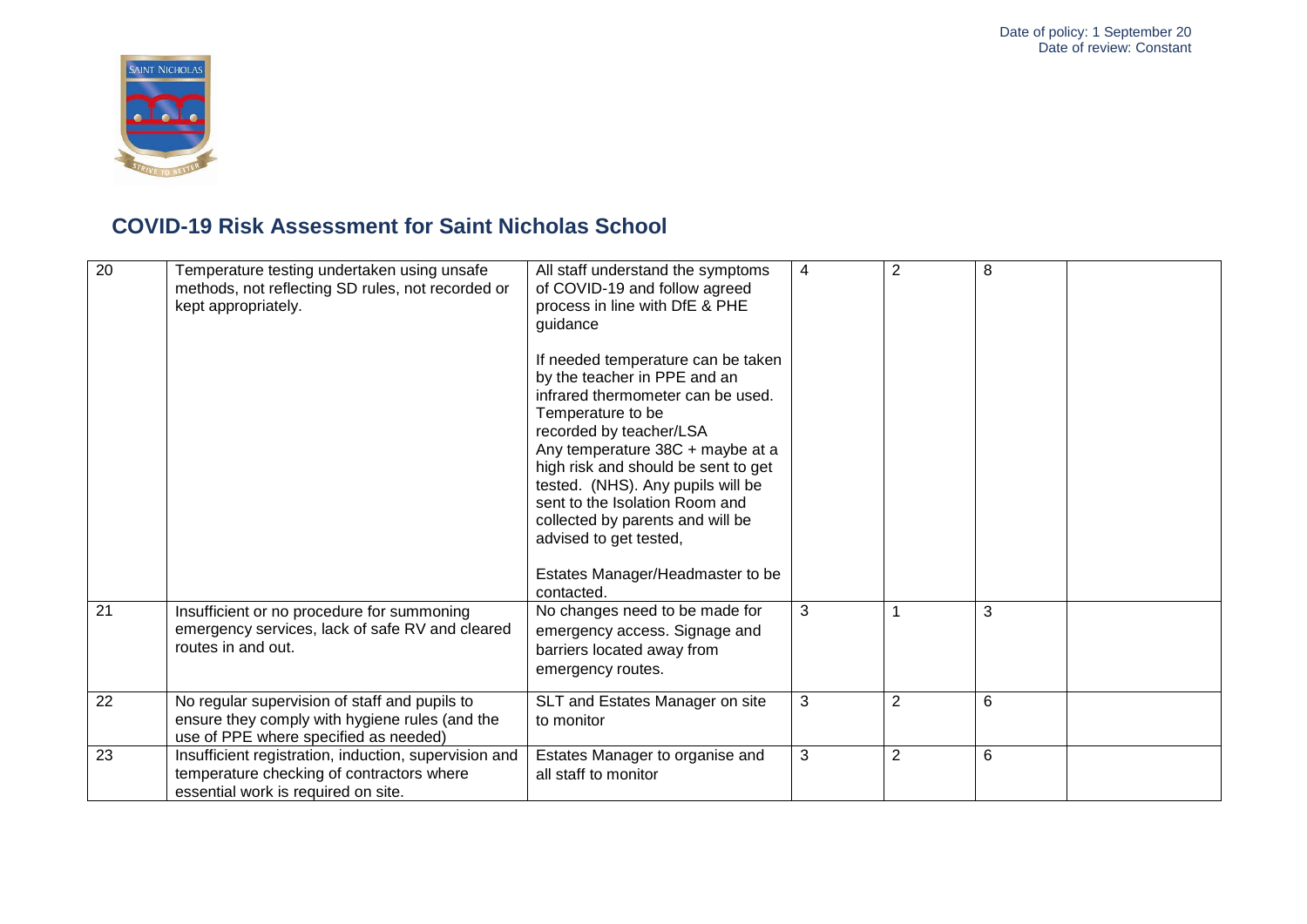

| -24 | Medical staff have insufficient or unsuitable PPE, | All bubbles have cleaning             |  |  |
|-----|----------------------------------------------------|---------------------------------------|--|--|
|     | cleaning materials and training for tasks.         | equipment if needed and training      |  |  |
|     |                                                    | on site will take place before        |  |  |
|     |                                                    | teaching pupils and PPE will be       |  |  |
|     |                                                    | located in the nearest first aid box. |  |  |

|   | <b>Hazard</b>                                                                                | <b>Control Measures</b>                                   |   |   | Remarks /<br>Re-<br>assessment |
|---|----------------------------------------------------------------------------------------------|-----------------------------------------------------------|---|---|--------------------------------|
|   | Security and access systems not regularly checked,<br>updated and re-coded.                  | Ongoing checks no change                                  |   | 6 |                                |
| 2 | Fire instructions and new procedures not reviewed,<br>understood or rehearsed.               | No change 20/8/20<br>Review with every pupil increase     |   | 6 |                                |
| 3 | Fire drills, routes and assembly points not rehearsed.                                       | No change 20/8/20. Termly fire<br>drills to be undertaken | 3 | 6 |                                |
|   | Staff to pupil ratio does not reflect SD rules (including<br>medical and emotional support). | N/A                                                       |   | 6 |                                |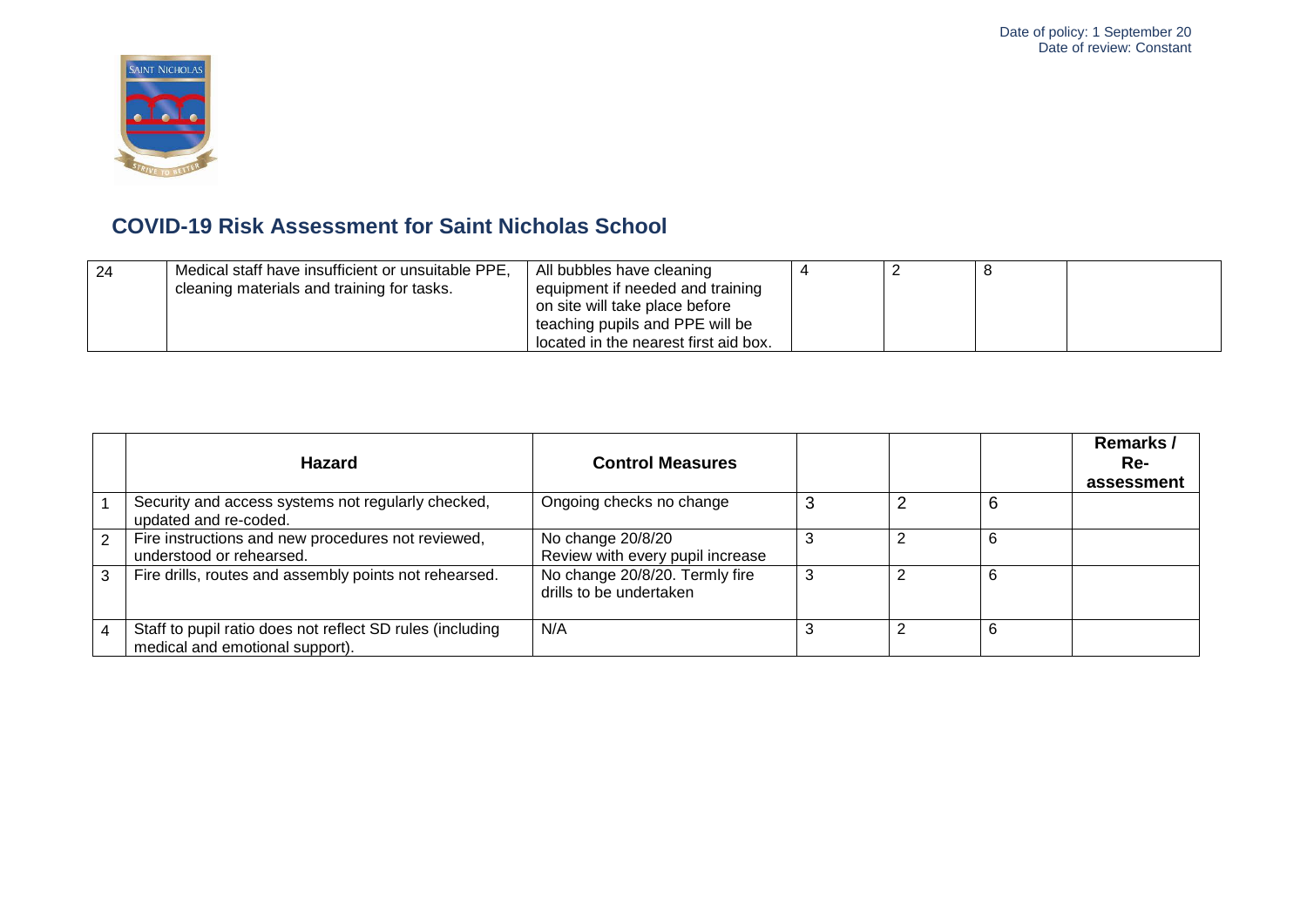

**Facilities Management Risk Assessment in the COVID-19 Environment**

| Hazard                                    | <b>Control Measures</b>                                                                                                                                                            |  | Remarks /<br>Re-assessment |
|-------------------------------------------|------------------------------------------------------------------------------------------------------------------------------------------------------------------------------------|--|----------------------------|
| School Letting insufficient communication | Only outdoor sports lettings which<br>use the field and tennis courts and<br>a single outside toilet are taking<br>place. The outside toilet will then be<br>cleaned before school |  |                            |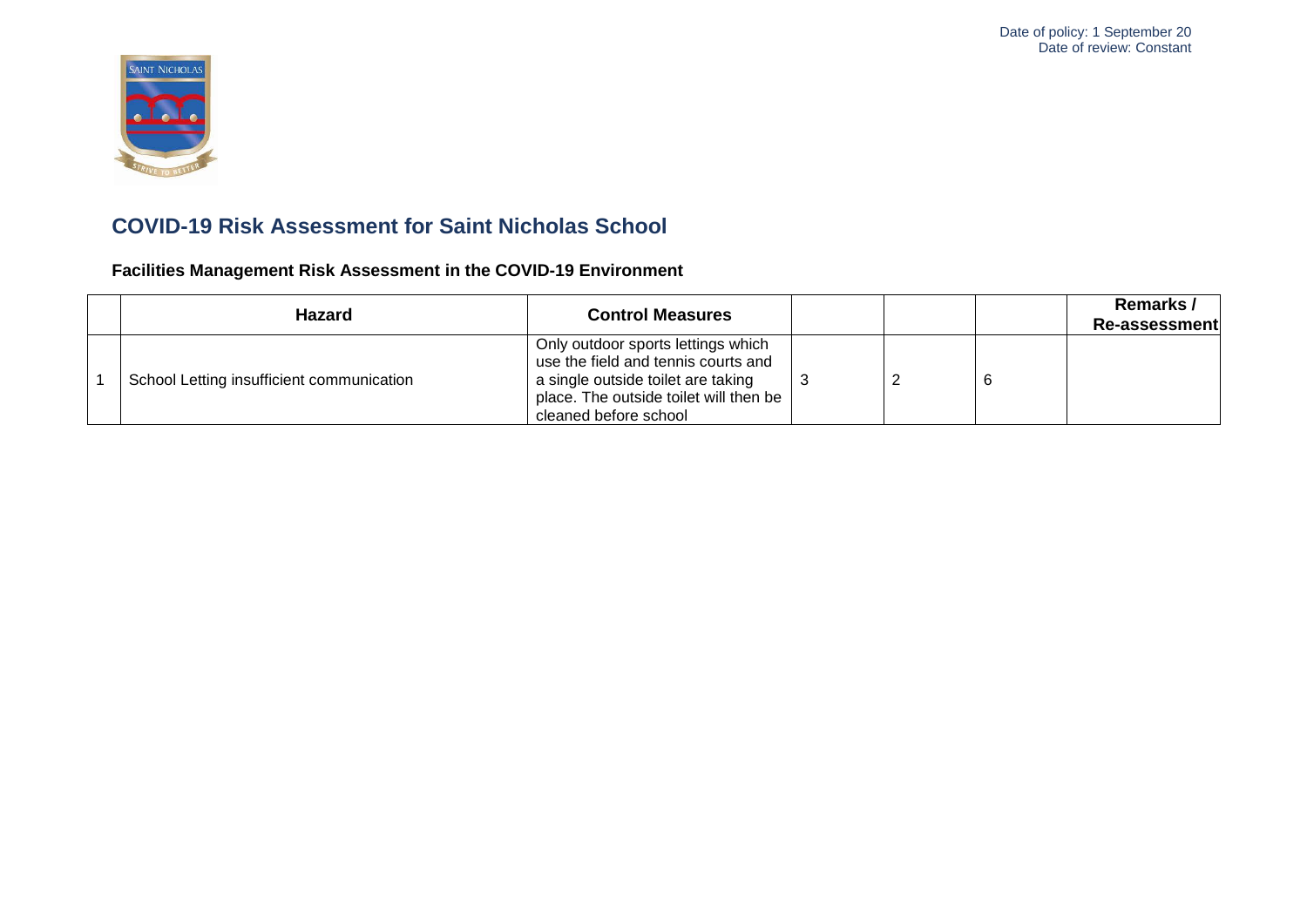

#### **RISK ASSESSMENT FOR TRAVELLING ON SCHOOL BUSES**

#### **GUIDANCE FOR COMPLETING THE RISK MATRIX:**

| LEGEND       |                    |
|--------------|--------------------|
|              | Impact             |
|              | Probability        |
| $l \times P$ | <b>Risk Rating</b> |

To establish your risk rating, it is necessary to multiply the perceived consequence (or

impact) of the risk (score 1 - 5) with the perceived likelihood (or probability) of that risk occurring (score 1-5). Please see tables below for guidance on risk rating scores.

|                    | <b>Probability (or Likelihood)</b>    |                 | <b>Impact (or Consequence)</b>                    |
|--------------------|---------------------------------------|-----------------|---------------------------------------------------|
| <b>Description</b> | Indicators                            | Description     | Indicators                                        |
| 5 (Very Likely)    | The risk will emerge                  | 5 (Major)       | The risk has a <i>major</i> impact if realised    |
| 4 (Likely)         | The risk should emerge                | 4 (Significant) | The risk has a significant impact if realised     |
| 3 (Unlikely)       | The risk could emerge                 | 3 (Moderate)    | The risk has a <i>moderate</i> impact if realised |
| 2 (Very Unlikely)  | The risk is <i>unlikely</i> to emerge | 2 (Minor)       | The risk has a <i>minor</i> impact if realised    |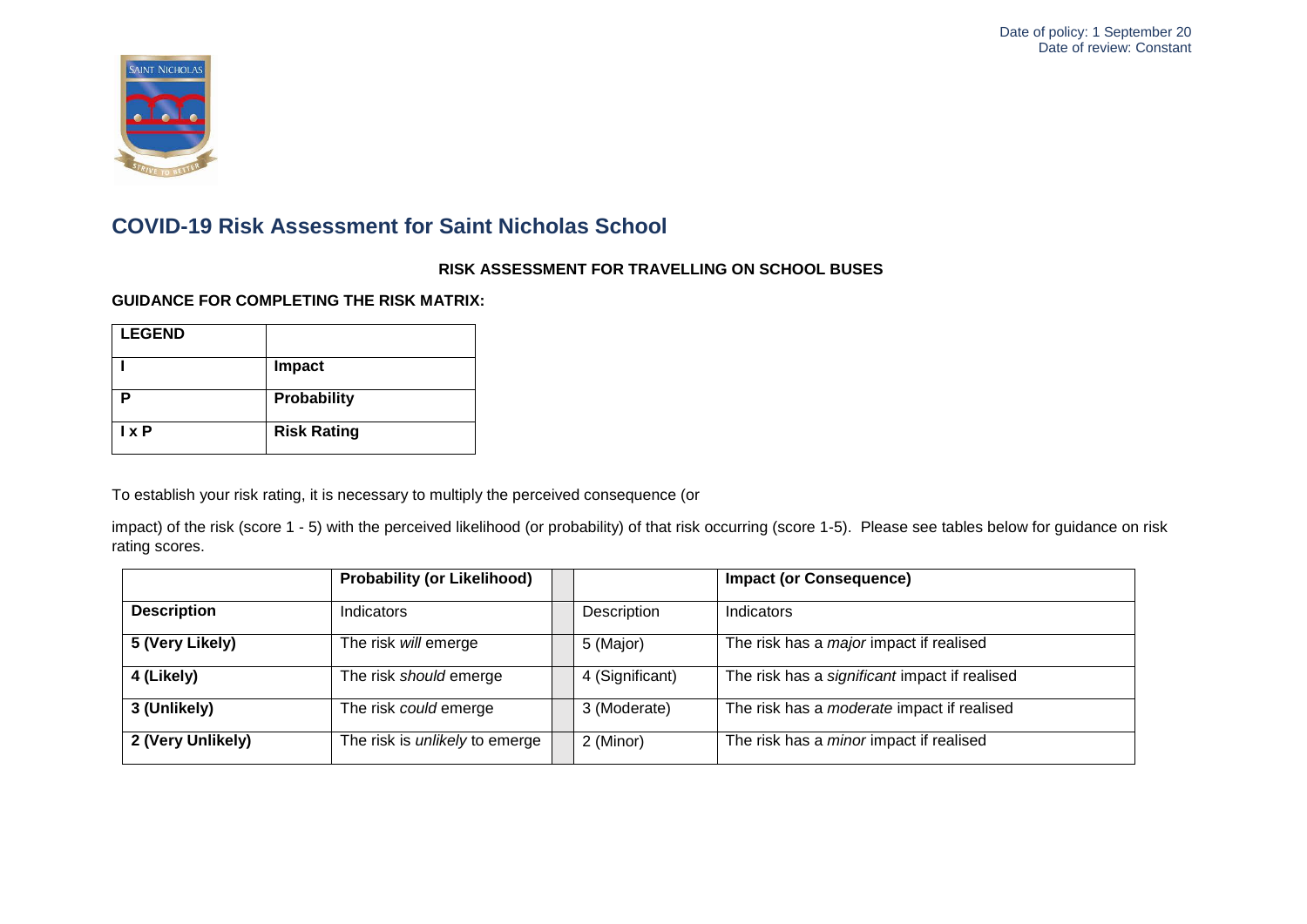

Covid -19 School Bus Risk Assessment

| Significant Hazards and<br><b>Associated Risks</b>                            | Those who might<br>be harmed                                  | D | <b>Control Measures</b> | Risk<br>Rating |
|-------------------------------------------------------------------------------|---------------------------------------------------------------|---|-------------------------|----------------|
| Those hazards which may<br>result in serious harm or<br>affect several people | Persons at risk<br>from the significant<br>hazards identified |   |                         |                |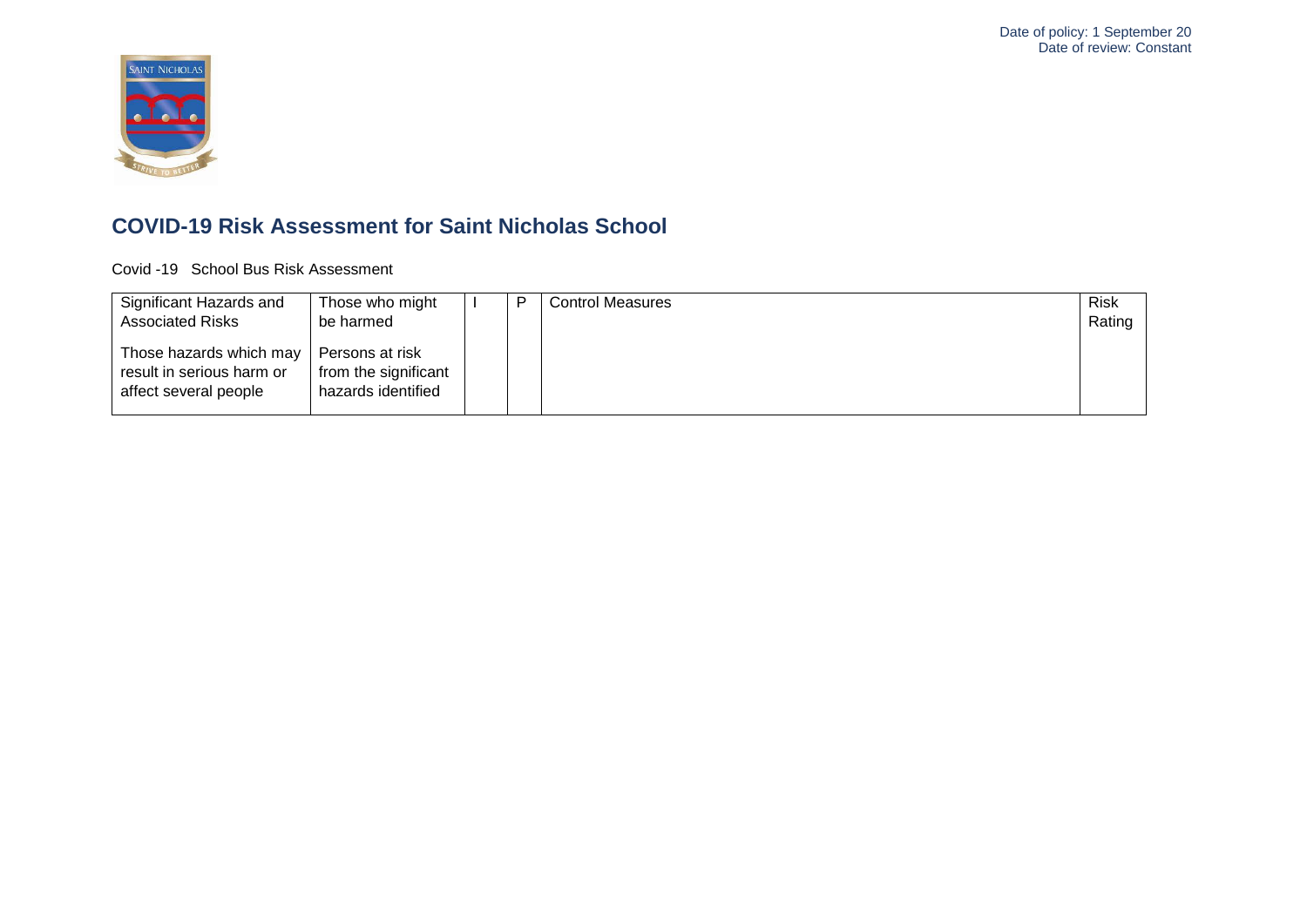

| Driver /pupils exposure to<br>COVID-19 from others<br>due to close contact and<br>droplet transmission. | Passengers / driver<br>and others | 3 | 3 | Seats situated within 1 metres of the driver/pupil will be restricted from use<br>to maintain social distancing.<br>(Student seating plan in place)<br>Drivers are reminded to politely ask a passenger to step back if the driver<br>feels they are too close to them.<br>Drivers are advised to open the bus external window to increase circulation<br>in the bus.<br>Passengers are advised to not travel if they feel unwell or high temperature<br>(please check temperature before levelling home)<br>Hands must be washed regularly following NHS guidance however hand<br>sanitiser should be used before getting on the bus. Please provide your own<br>hand sanitiser<br>Face coverings and gloves are available to drivers.<br>Passengers to have their own face masks. | 9 |
|---------------------------------------------------------------------------------------------------------|-----------------------------------|---|---|-------------------------------------------------------------------------------------------------------------------------------------------------------------------------------------------------------------------------------------------------------------------------------------------------------------------------------------------------------------------------------------------------------------------------------------------------------------------------------------------------------------------------------------------------------------------------------------------------------------------------------------------------------------------------------------------------------------------------------------------------------------------------------------|---|
|---------------------------------------------------------------------------------------------------------|-----------------------------------|---|---|-------------------------------------------------------------------------------------------------------------------------------------------------------------------------------------------------------------------------------------------------------------------------------------------------------------------------------------------------------------------------------------------------------------------------------------------------------------------------------------------------------------------------------------------------------------------------------------------------------------------------------------------------------------------------------------------------------------------------------------------------------------------------------------|---|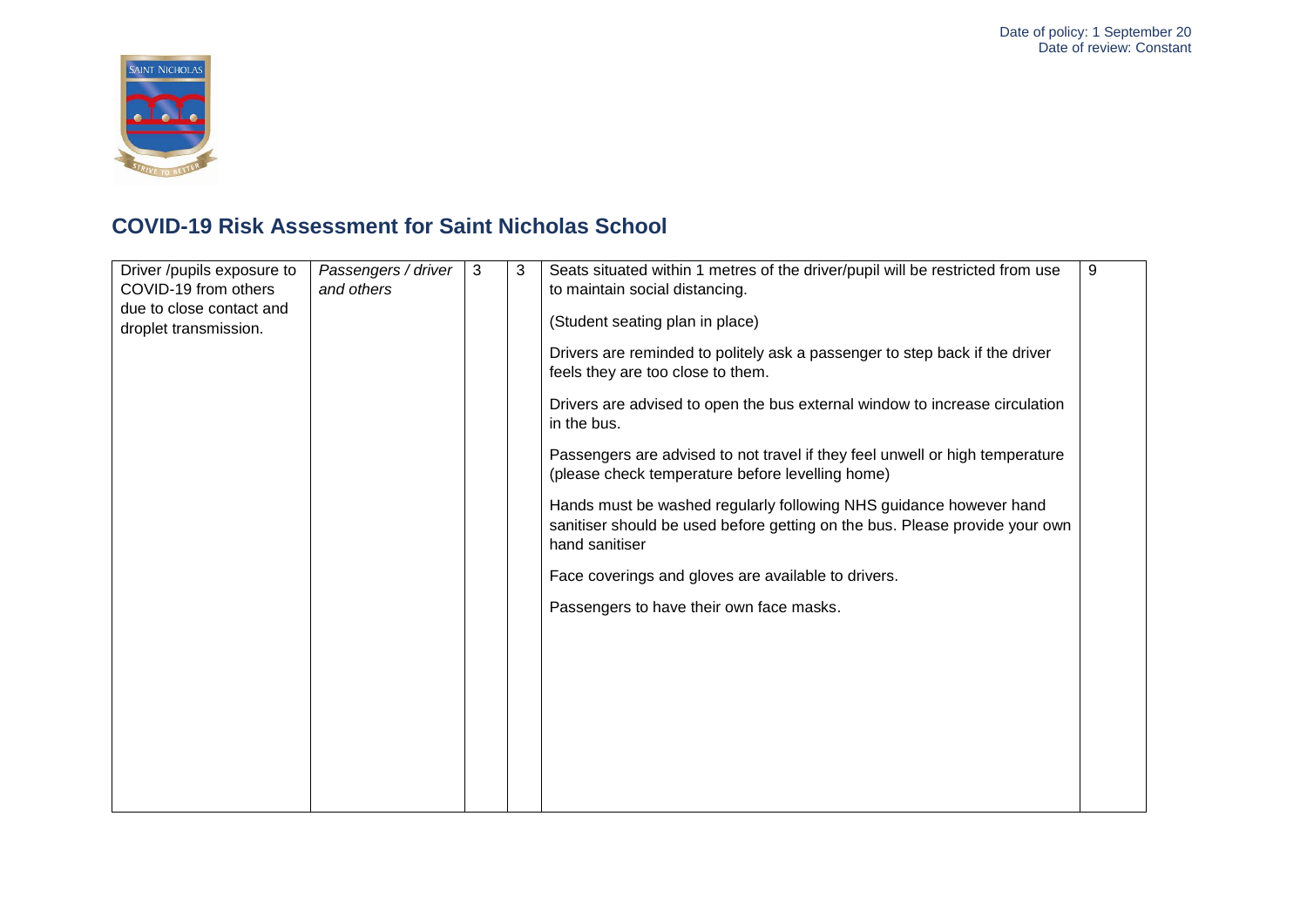

| Exposure to COVID-19<br>due to close contact with<br>an injured person or<br>vulnerable passenger who<br>requires assistance. | Passengers / driver<br>and others | 3 | 3 | All PPE must then be treated as infective and disposed of into a waste bag<br>Hands must then be washed following NHS guidance or use hand sanitiser<br>if suitable hand washing facilities are not available.                                                                                                                                                                                                                                                                                                                                                                                                                                                                                                                                                                                                                                                                                                                                                                       | 9 |
|-------------------------------------------------------------------------------------------------------------------------------|-----------------------------------|---|---|--------------------------------------------------------------------------------------------------------------------------------------------------------------------------------------------------------------------------------------------------------------------------------------------------------------------------------------------------------------------------------------------------------------------------------------------------------------------------------------------------------------------------------------------------------------------------------------------------------------------------------------------------------------------------------------------------------------------------------------------------------------------------------------------------------------------------------------------------------------------------------------------------------------------------------------------------------------------------------------|---|
| Exposure to COVID-19<br>through handling objects<br>or touching surfaces on<br>buses.                                         | Passengers / driver<br>and others | 3 | 3 | Enhanced cleaning regime has been implemented. All touch point and hard<br>surfaces on buses are cleaned every morning before pick up and after.<br>Driver should open and close main door on the bus for pupils to help stop<br>contamination.<br>Introduced cleaning products on the bus suitable for disinfecting surfaces<br>potentially contaminated with COVID-19<br>Drivers reminded of the particular importance of not leaving rubbish in the<br>cab during this time.<br>Staff are reminded to wash hands regularly with water and soap for at least<br>20 seconds. Where this is not practical, hand sanitiser containing at least<br>70% alcohol to be used.<br>Staff are reminded to avoid touching face with unclean hands particularly<br>the eyes, nose and mouth.<br>Lost property should be placed in a separate bag, and returned. If a pupil<br>finds lost property, they should not hand it to the driver, and should be<br>requested to leave it where it is,. | 9 |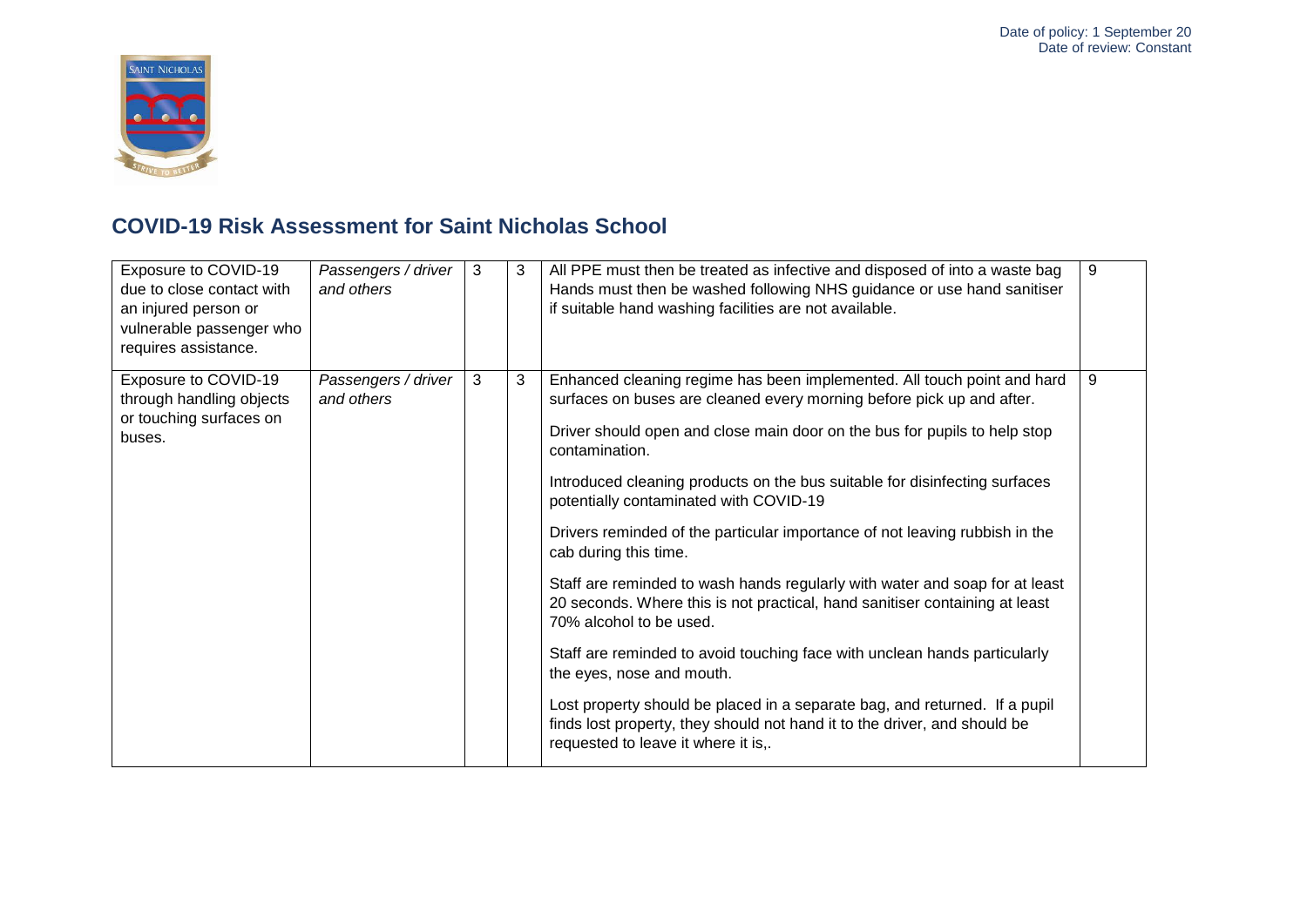

| Exposure to COVID-19<br>with other staff                                                                   | Passengers / driver<br>and others | 3 | 3 | Drivers should sanitise their hands before and after boarding.<br>Drives to wait in bus for pupils<br>keep to a minimum going in and out of buildings/ staff rooms etc.<br>Pupils to have a seating plan. So pupils have their own seat in the bus                                                                                                                                                             | 9 |
|------------------------------------------------------------------------------------------------------------|-----------------------------------|---|---|----------------------------------------------------------------------------------------------------------------------------------------------------------------------------------------------------------------------------------------------------------------------------------------------------------------------------------------------------------------------------------------------------------------|---|
| Exposure to COVID-19<br>due to close contact with<br>others when travelling                                | Passengers / driver<br>and others | 3 | 3 | Drivers should follow social distancing and keep 1 to 2 metres from others<br>at all times.<br>Drivers are reminded to practice good personal hygiene measures.<br>Drivers are reminded to wash hands regularly and thoroughly or use<br>alcohol-based hand sanitiser<br>Drivers/pupils must wear a face covering when travelling onboard buses<br>and during any situation where they are outside of the cab. | 9 |
| Exposure to COVID-19<br>due to close contact with<br>others during breakdown<br>and recovery.              | Passengers / driver<br>and others | 3 | 3 | The driver should always follow social distancing guidelines when waiting<br>for recovery, and remain 2 metres apart from any recovery staff and to<br>travel back separately.<br>Drivers must wear a face covering when travelling onboard buses and<br>during any situation where they are outside of the cab.                                                                                               | 9 |
| Lack of colleague<br>awareness or<br>understanding on safety<br>measures resulting in<br>COVID-19 exposure | Passengers / driver<br>and others | 3 | 3 | Ongoing engagement and communication on COVID19 related matters with<br>colleagues will continue through managers.<br>Regular communication will continue to all colleagues via posters, emails.                                                                                                                                                                                                               | 9 |